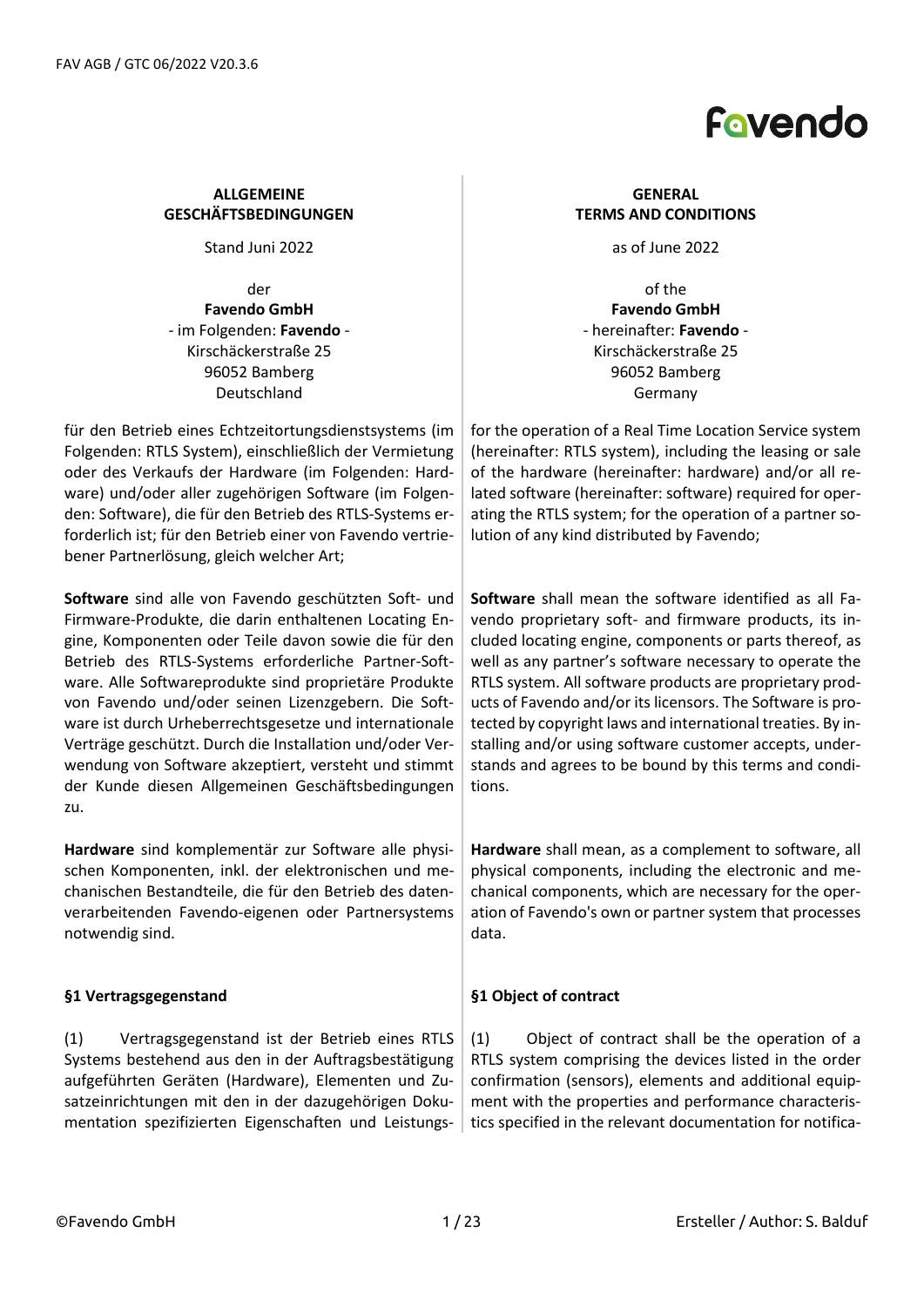merkmalen zur Benachrichtigung, Navigation oder Lokalisierung von Assets hilfsweise unter Nutzung von Funksignalen innerhalb oder außerhalb von Gebäuden. Die Hardware muss zu diesem Zweck in den Räumlichkeiten bzw. auf dem Gelände des Kunden installiert werden. Die in der Hardware fest eingespeicherten Programme sind nur für den vertragsgemäßen Betrieb des RTLS Systems. Jede anderweitige Verwertung ist ausgeschlossen. Diese Servicebedingungen (AGB) gelten für jegliche Services, die von Favendo angeboten werden, explizit auch für jene Services, die Favendo für Partnerunternehmen anbietet.

Unter dem Vorbehalt der Zustimmung des Kunden zu den AGBs und nach Maßgabe deren Bestimmungen erbringt Favendo folgenden Dienst (im Folgenden: "Service" oder "Dienst" genannt):

- Leihweise Bereitstellung oder Verkauf von Hardware gemäß Auftragsbestätigung
- Verwaltungsmöglichkeit der Installation über Favendos Webportal, zu welchem dem Kunden im Rahmen des Vertrags von Favendo ein Zugang eingerichtet wird.
- Erfassung der Präsenz und gegebenenfalls Ortung von aktiven Mobilgeräten oder Asset-Tags. Erkennt die Hardware ein Mobilgerät oder Asset-Tag in der Umgebung, zeichnet sie dessen Präsenz und ggf. weitere Parameter, wie Ort (Koordinaten), Zone oder Zeitstempel auf.
- Möglichkeit der Erstellung von Zeit-, Orts- oder Zonenbasierten Angeboten die per Push-Nachricht auf eine autorisiertes Mobilgerät gesendet werden können.
- Die genauen Beschreibungen des jeweiligen Leistungsumfangs ergeben sich aus der Auftragsbestätigung.

Soweit nicht abweichend vereinbart, wird der Service für die geschäftliche Nutzung ausschließlich innerhalb des Betriebsgeländes des Kunden bereitgestellt.

(2) Die Gebrauchsüberlassung der Hardware im Falle einer leihweisen Bereitstellung erfolgt für den vereinbarten Installationsort. Will der Kunde die Hardware an einem anderen Ort einsetzen, so hat er die vorherige schriftliche Zustimmung von Favendo einzuholen.

tion, navigation or localization of assets alternatively using radio signals within or outside buildings. For this purpose, the hardware must be installed in the customer's premises or site. The programmes firmly stored in the hardware are meant only for the contractual operation of the RTLS system. Every other use shall be ruled out. These service conditions (GTC/General Terms and Conditions) shall be valid for any services offered by Favendo, explicitly also those services which Favendo is offering for its partnering companies.

Subject to the customer's consent to the GTC and according to their regulations, Favendo shall provide the following service (hereinafter: "service"):

- Loan or sale of hardware according to the order confirmation
- Management option for the installation via Favendo's web portal, to which the customer is given access as part of the Favendo contract.
- Detection of the presence and, if necessary, location of active mobile devices or asset tags. If the hardware detects a mobile device or asset tag in the vicinity, it records its presence and, if necessary, other parameters such as location (coordinates), zone or time stamp.
- Possibility of creating time, location or zone-based offers that can be sent to an authorized mobile device via push message.
- The precise descriptions of the respective scope of service can be found in the order confirmation.

Unless otherwise agreed upon, the service for the business use shall be provided exclusively within the customer's premises.

(2) The transfer for use of the sensors in case of a loan shall take place for the agreed place of installation. If the customer wants to use the sensors at a different location, it must obtain prior, written consent from Fa-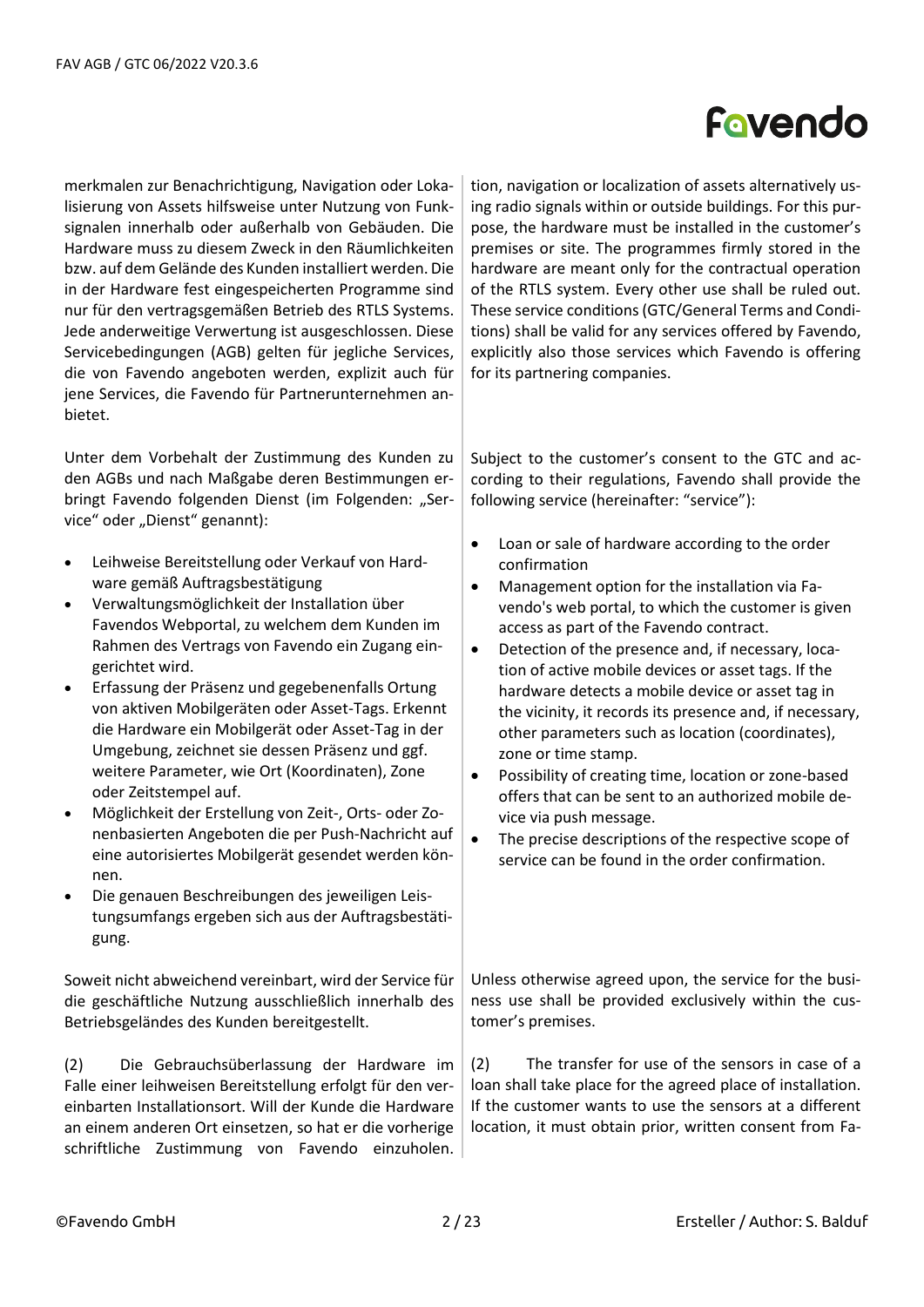Favendo wird die Zustimmung nur aus wichtigem Grund versagen. Alle mit einem Wechsel des Aufstellungsorts verbundenen unmittelbaren Aufwendungen und Folgekosten gehen zu Lasten des Kunden.

(3) Ohne vorherige schriftliche Zustimmung von Favendo ist der Kunde nicht berechtigt, den Gebrauch der gemieteten Messanlage Dritten zu überlassen. § 540 Abs. 1 Satz 2 BGB findet keine Anwendung.

### **§2 Vertragsschluss**

(1) Alle Angebote von Favendo sowie die dazugehörigen Unterlagen sind unverbindlich und freibleibend. Ein Vertrag kommt nur durch die schriftliche (Teil-)Rechnung für eine vereinbarte Vorauszahlung oder Auftragsbestätigung von Favendo zustande und entspricht ausschließlich deren Inhalt und den Servicevereinbarungen des beanspruchten Dienstes, der Bestellung sowie diesen Allgemeinen Geschäftsbedingungen.

#### **§3 Voraussetzungen für die Nutzung des Dienstes**

(1) Um den Service anbieten zu können, muss Hardware in den Räumlichkeiten installiert werden. Unter bestimmten Umständen erfordert eine Hardware einen Stromanschluss. Die Hardwarekomponenten kommunizieren teilweise über Funk oder über ein Mobilfunkmodem. Sollte dies der Fall sein, muss an den gewählten Installationsorten Mobilfunkempfang verfügbar sein.

(2) Für bestimmte Merkmale des Dienstes benötigt Favendo vor Abschluss des Vertrages einen Grundriss der Räumlichkeiten des Kunden und ggf. weitere Informationen. Dies muss Favendo zur Verfügung gestellt werden. Auf separate Anfrage wird der Kunde Favendo, und Favendo wiederum seinen Partnern und Lizenzgebern, Zugang zu Positionsinformationen des Ortungsgeräts auf einer spezifizierten Karte (d.h. einer Karte von öffentlichen Orten, z.B. Flughäfen, Supermärkten und Bahnhöfen) gewähren, wenn die Software an öffentlichen Orten genutzt wird für Informationen, die eine solche Karte in andere Kartenformate umwandeln ("Map Data"). Der Kunde gewährt Favendo und seinen Partnern

vendo. Favendo may refuse the consent only for a compelling reason. All direct expenses and consequential costs associated with a change of the place of installation shall be borne by the customer.

(3) Without prior, written consent of Favendo, the customer shall not be authorised to transfer the use of the leased measuring system to third parties. § 540 para. 1 sentence 2 BGB [German Civil Code] shall not be applicable.

### **§2 Conclusion of the contract**

(1) All offers from Favendo as well as the relevant documents shall be non-binding and non-obligatory. A contract shall come into existence only through the written (partial) invoice for an agreed upon advance payment or the order confirmation from Favendo and shall comply exclusively with its content and the service agreements of the claimed service, the order as well as these General Terms and Conditions.

### **§3 Prerequisites for the use of the service**

(1) In order to offer the service, hardware must be installed in the premises. Under certain circumstances, a hardware requires a power connection. The hardware components communicate partly via radio or by means of a mobile radio modem. If this is the case, mobile radio reception must be available at the selected places of installation.

(2) For certain features of the service, Favendo shall require a floor plan of the customer's premises and if applicable, further information before the time of conclusion of the contract. This must be provided to Favendo. Upon separate request Customer will provide to Favendo, and Favendo may provide to its partners and licensors, access to locator position information on a Specified Map (i.e. a map of public places e.g. airports, supermarkets and railway stations) if the Software is used in public places for information transforming such map to other map formats ("Map Data"). Customer hereby grants to Favendo and its partners the worldwide, non-exclusive, unlimited, perpetual, irrevocable,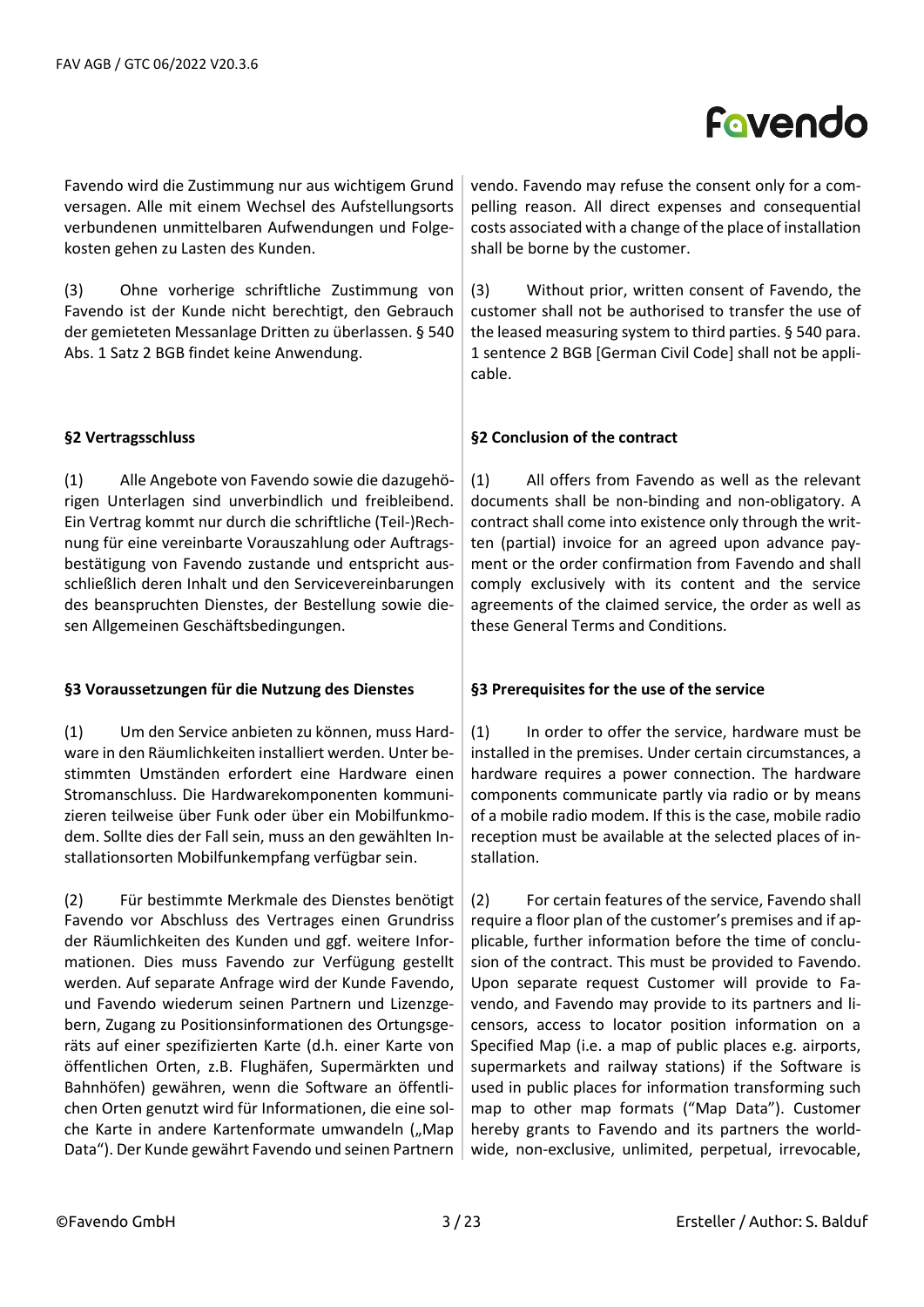hiermit die weltweite, nicht exklusive, unbegrenzte, unbefristete, unwiderrufliche, gebührenfreie Lizenz (a), um Kartendaten zu verwenden, zu kopieren und zu ändern und daraus abgeleitete Werke zu erstellen und solche Kartendaten aufzunehmen in Produkte und Services, (b) Produkte oder Services, die die Kartendaten enthalten, zu verwenden, zu importieren, zu verkaufen, zum Verkauf anzubieten, zu leasen oder auf andere Weise zu vertreiben, und (c) die vorgenannten Rechte unterzulizenzieren, sofern eine Lizenz für die Nutzung von Produkten oder Services erforderlich ist. Der Kunde erklärt sich damit einverstanden, dass solche Kartendaten nicht vertraulich zur Verfügung gestellt werden, und verzichtet auf jegliche Vertraulichkeitsbeschränkungen für solche Kartendaten. Der Kunde muss Kartendaten in einem lokalen Koordinatensystem und einen Verweis auf globale Koordinatensysteme gemäß den Anweisungen von Favendo von Zeit zu Zeit bereitstellen.

### **§4 Vertragsdauer**

(1) Der Nutzungsvertrag beinhaltet die in der Auftragsbestätigung vereinbarte feste Vertragslaufzeit sowie das Datum des Vertragsbeginns. Das Vertragsverhältnis verlängert sich nach dem Ablauf der in der Auftragsbestätigung vereinbarten Nutzungsdauer jeweils um 12 (zwölf) Monate, sofern der Kunde nicht mit einer Frist von 3 (drei) Monaten vor Vertragsende schriftlich kündigt. Die Kündigung ist zu richten an: Favendo GmbH, Kirschäckerstraße 25, 96052 Bamberg.

(2) Sofern im Einzelfall nichts Gegenteiliges schriftlich vereinbart wird, gilt die Vertragslaufzeit sowie deren Verlängerung gemäß Abs. (1) auch für alle Geräte, Elemente und Zusatzeinrichtungen, um die der Vertragsgegenstand später erweitert wird.

(3) Der Kunde kann nach Wirksamwerden der Kündigung eines Vertrages nicht mehr über die API oder das Webportal auf die Daten zugreifen. Neue Daten werden nicht mehr erfasst und eingestellt und Favendo ist nicht verpflichtet, Daten vorzuhalten und herauszugeben, soweit sich nicht aus dem anwendbaren Datenschutzrecht Anderes ergibt. Favendo ist zur Gewährung dieses nachvertraglichen Zugriffs nur verpflichtet, wenn der Kunde alle Verpflichtungen aus dem Vertrag, insbesondere alle

# Fovendo

royalty-free license (a) to use, copy and modify Map Data and to create derivative works thereof and to include such Map Data into products and services, (b) use, import, sell, offer for sale, lease or otherwise distribute any products or services of containing the Map Data, and (c) to sublicense the foregoing rights to the extent a license is necessary for using products or services. Customer agrees that any such Map Data is given on non-confidential basis and Customer waives any confidentiality restrictions for such Map Data. Customer shall provide Map Data in a local coordinate system and a reference to global coordinate systems as instructed by Favendo from time to time.

### **§4 Term of the contract**

(1) The contract of use shall have the fixed term as well as the date of commencement agreed upon in the order confirmation. The contractual relationship shall be extended after the expiry of the useful life agreed upon in the order confirmation by 12 (twelve) months at a time, unless the customer terminates in writing with a notice period of 3 (three) months before the end of the contract. The termination must be addressed to: Favendo GmbH, Kirschäckerstraße 25, 96052 Bamberg.

(2) Unless otherwise agreed upon in writing in the individual case, the term of the contract as well as its extension according to para. (1) shall also be applicable for all devices, elements and additional equipment, by which the object of the contract shall later be extended.

(3) After the termination of a contract takes effect, the customer can no longer access the data via the API or the web portal. New data are no longer recorded and posted in and Favendo is not obliged to keep data available and release it, unless otherwise stipulated in the applicable data protection law. Favendo must grant this post-contractual access only if the customer has fully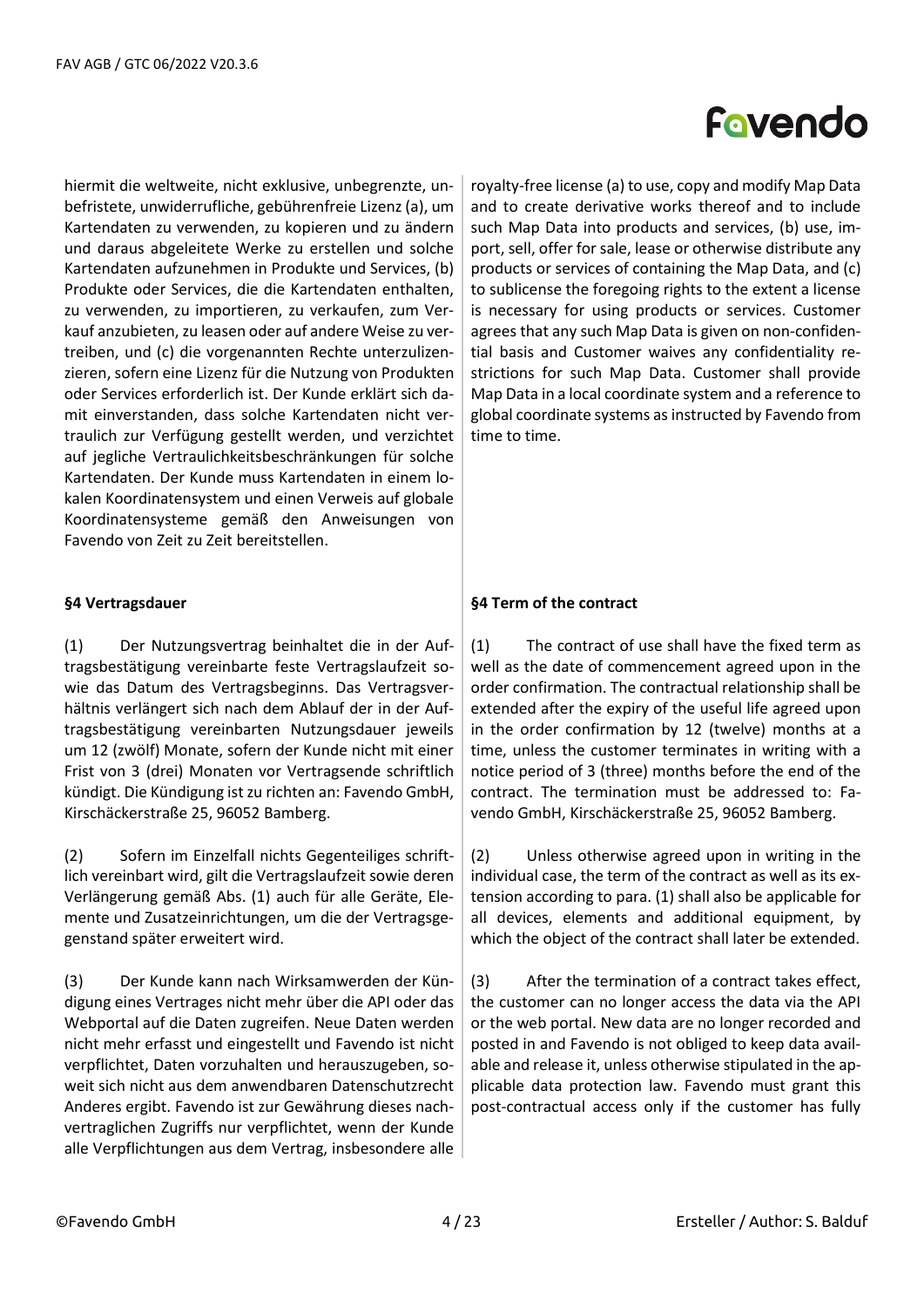Zahlungspflichten und bei Vermietung die Pflicht zur Rückgabe aller Sensoren vollständig erfüllt hat.

(4) Das Recht von Favendo zur fristlosen Kündigung aus wichtigem Grund bleibt unberührt. Insbesondere ist Favendo berechtigt, den Vertrag fristlos aus wichtigem Grund zu kündigen, wenn eine Lastschrift widerrufen wird oder das Lastschriftverfahren aus einem Grund, den der Vermieter nicht zu vertreten hat, mehr als einmal unausführbar war.

(5) Die Ziffern 14, 15, 16, 17, 18 und 19 bleiben auch über eine Kündigung oder Beendigung des Vertrages hinaus in Kraft.

### **§5 Lieferung und Aufstellung**

(1) Favendo liefert die Hardware per Versand. Die Lieferdaten sind in der Auftragsbestätigung angegeben. Anfallende Kosten für Fracht und Logistik trägt der Kunde.

(2) Die Installation der Hardware an einem geeigneten und sicheren Ort muss vom Kunden gemäß den Installationsanweisungen in der Dokumentation durchgeführt werden. Hierfür erforderliche bauliche Maßnahmen wie das Bohren von Löchern müssen vom Kunden auf eigene Verantwortung und auf eigene Kosten durchgeführt werden. Favendo haftet nicht für Ausfälle, Fehler und Einschränkungen des Dienstes, die aufgrund unsachgemäßer Installation oder Handhabung der Hardware auftreten, einschließlich Diebstahl und Beschädigung der Hardware durch Dritte, Stromausfälle und Ausfälle oder Nichtverfügbarkeit der Netzwerkdienste. Soll Favendo die Installation durchführen, bedarf dies einer ausdrücklichen Vereinbarung. Die Kosten hierfür ergeben sich aus der jeweils gültigen Preisliste von Favendo.

met all obligations from the contract, particularly all payment obligations and, in case of leasing, the obligation to return all sensors.

(4) Favendo's right to terminate without notice for a compelling reason shall remain unaffected. Favendo shall particularly be authorised to terminate the contract without notice for a compelling reason if a debit note is revoked or the direct debit procedure was impossible more than once for a reason that does not lie within the area of responsibility of the lessor.

(5) Numbers 14, 15, 16, 17, 18 and 19 shall remain applicable even beyond the termination or end of the contract.

#### **§5 Delivery and installation**

(1) Favendo shall deliver the hardware by mail. The delivery details shall be specified in the order confirmation. Costs incurred for freight and logistics shall be borne by the customer.

(2) The installation of the hardware at a suitable and safe place shall be carried out by the customer according to the installation instructions in the documentation. Structural measures required for this, such as drilling of holes, must be executed by the customer on its own responsibility and at its own costs. Favendo shall not be liable for failures, errors and restrictions of the service occurring due to improper installation or handling of the hardware, including theft and damage of the hardware by third parties, power cuts and failures or unavailability of the network services. If Favendo should carry out the installation, this shall require an explicit agreement. The costs for this shall result from the respectively valid price list of Favendo.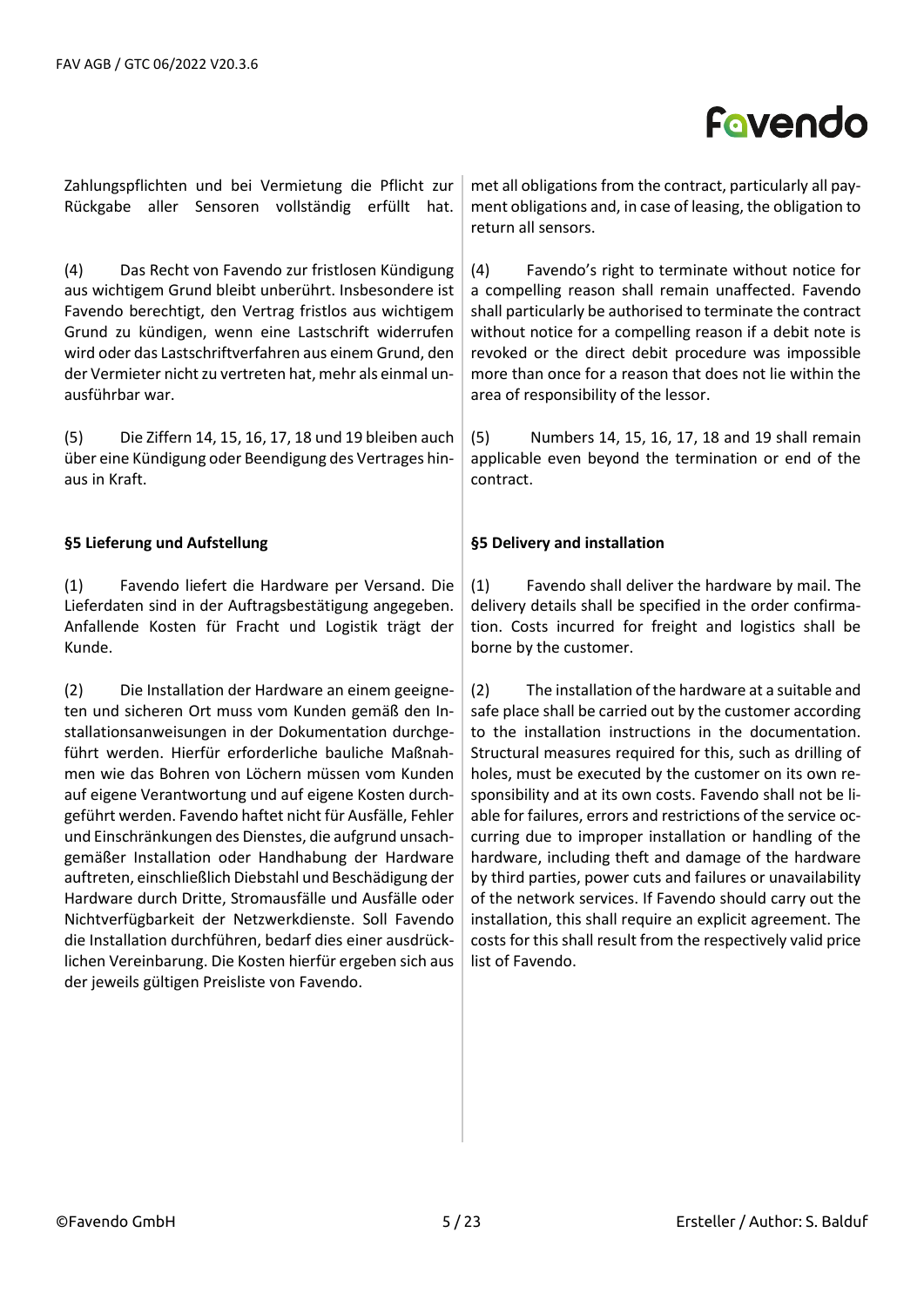(3) Sollte Favendo die Installation durchführen, kann Favendo Dritte als Erfüllungsgehilfen zur Erfüllung seiner vertraglichen Verpflichtungen einsetzen. Die vertraglichen Verpflichtungen von Favendo bleiben hiervon unberührt.

### **§6 Leistungstermine und Fristen**

(1) Termine für den Beginn der Leistung sind nur verbindlich, wenn Favendo diese ausdrücklich schriftlich bestätigt und der Kunde alle Voraussetzungen in seinem Einflussbereich für die rechtzeitige Erbringung der Leistungen durch Favendo erfüllt hat.

(2) Wenn sich die Leistung von Favendo verzögert, ist der Kunde nur dann zum Rücktritt berechtigt, wenn Favendo für die Verzögerung verantwortlich ist und die vom Kunden für die Leistungserbringung gesetzte angemessene Nachfrist erfolglos abgelaufen ist.

(3) Unvorhersehbare und unvermeidbare Ereignisse, die nicht in den Einflussbereich und die Verantwortung von Favendo fallen, insbesondere höhere Gewalt, Arbeitskonflikte, behördliche Maßnahmen, Ausfall von Telekommunikationsverbindungen oder Rechenzentren, entbinden Favendo für deren Dauer von der Verpflichtung zur rechtzeitigen Leistung. Favendo wird den Kunden über das Auftreten der Störung oder des Ereignisses in geeigneter Weise informieren. Wenn die Störung oder das Ereignis länger als zwei Wochen dauert, können beide Parteien abweichend von § 6 Abs. 2 vom Vertrag zurücktreten.

### **§7 Preise und Zahlungsbedingungen**

(1) Alle Preise für Favendos Dienstleistungen, die zum Zeitpunkt des Vertragsabschlusses gültig sind, ergeben sich aus den zu diesem Zeitpunkt gültigen Preislisten bzw. den Bestellformularen von Favendo, die dem Kunden zum Zeitpunkt des Vertragsschlusses übergeben werden bzw. diesen AGB beigefügt sind. Alle in den Preislisten bzw. Bestellformularen angegebenen Preise verstehen sich zuzüglich der jeweils geltenden gesetzlichen Umsatzsteuer.

(3) If Favendo should carry out the installation, vendo may use third parties as vicarious agents in fulfilling its contractual obligations. The contractual obligations of Favendo shall remain unaffected by this.

### **§6 Deadlines and terms**

(1) Dates for the commencement of the performance shall be binding only if Favendo has confirmed these explicitly in writing and the customer has met all prerequisites within its area of influence for the execution of the services by Favendo in time.

(2) If Favendo's performance is delayed, the customer shall be authorised for withdrawal only if Favendo is responsible for the delay and a reasonable grace period provided by the customer for service provision has elapsed unsuccessfully.

(3) Unforeseeable and unavoidable events that do not fall within the area of influence and responsibility of Favendo, particularly force majeure, labour disputes, official measures, failure of telecommunication connections or computer centres, shall release Favendo from the obligation for timely performance for the duration of these events. Favendo shall inform the customer about the occurrence of the disturbance or the event in a suitable way. If the disturbance or the event lasts longer than two weeks, both parties can withdraw from the contract deviating from § 6 para. 2.

### **§7 Prices and payment conditions**

(1) All prices for Favendo services that are valid at the time of conclusion of the contract shall result from the price lists valid at that time or the order forms of Favendo, which shall be handed over to the customer at the time of conclusion of the contract or are attached to these GTCs. All prices specified in the price lists or order forms shall be exclusive of the respectively applicable statutory VAT.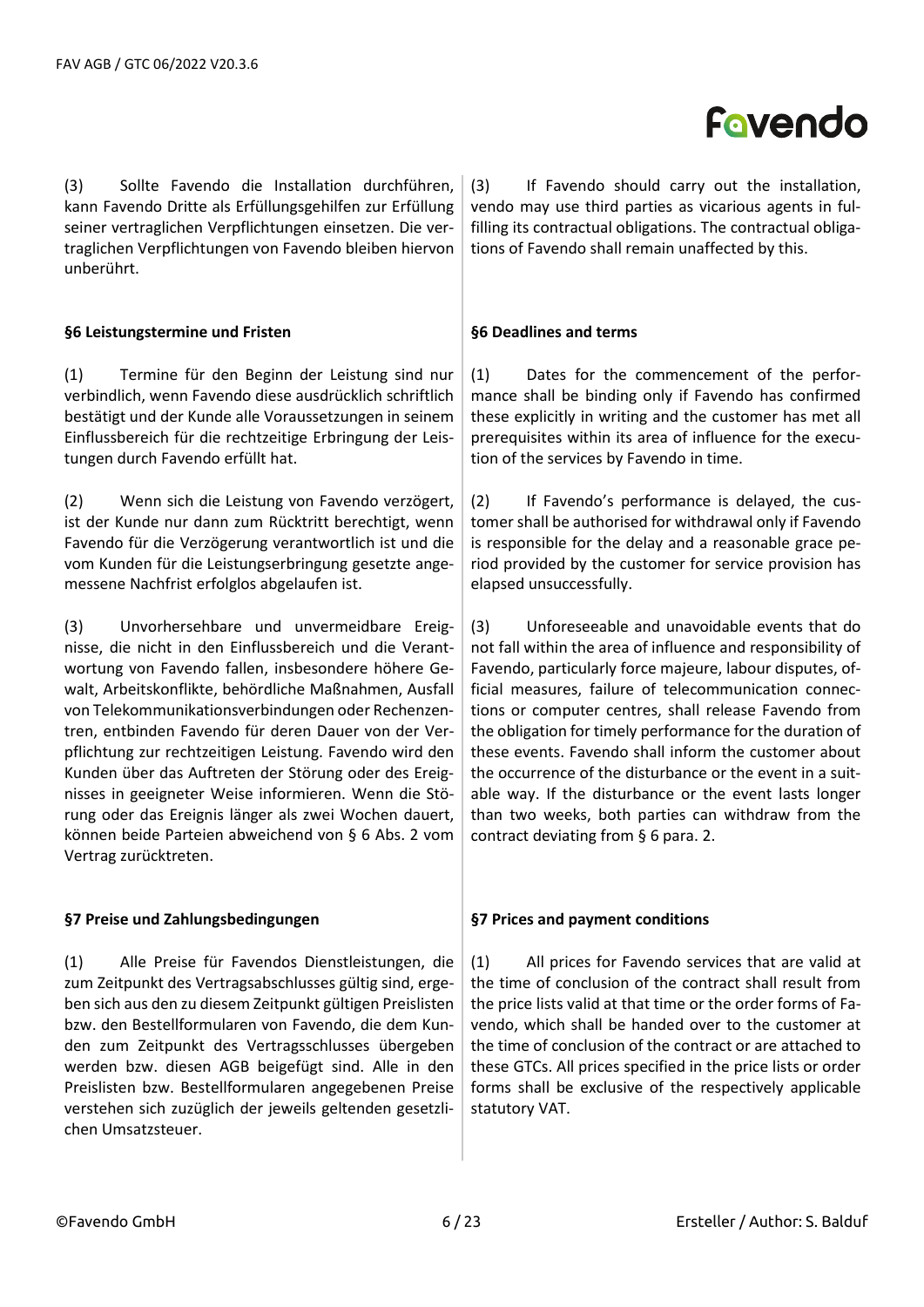(2) In der Auftragsbestätigung wird der jeweilige für den festen Vertragsumfang gültige Tarif gemäß der bei Vertragsbeginn gültigen Preisliste verbindlich festgelegt. Bei Verlängerung von zusätzlich abgeschlossenen Servicevereinbarungen über die feste Vertragsdauer hinaus werden die Preise gemäß der zu Beginn der Verlängerung gültigen Preisliste vereinbart.

(3) Eventuelle Rückerstattungsansprüche des Kunden, z.B. aufgrund von Überzahlungen, Doppelzahlungen, usw. werden dem Rechnungskonto des Kunden bei Favendo gutgeschrieben und soweit möglich mit der nächsten fälligen Forderung verrechnet. Auf schriftliche Aufforderung des Kunden wird die Rückerstattung auf eine von Kunden zu spezifizierende Bankverbindung gutgeschrieben.

(4) Jede Rechnung ist in der Regel 14 (vierzehn) Tage ab Rechnungsdatum ohne Abzug zur Zahlung fällig. Erstbestellungen müssen grundsätzlich im Voraus bezahlt werden. Bei bargeldloser Zahlung erfolgt die Erfüllung erst dann, wenn der Zahlbetrag endgültig dem von Favendo angegebenen Bankkonto gutgeschrieben worden ist.

(5) Kommt der Kunde in Zahlungsverzug, ist Favendo berechtigt, Verzugszinsen in Höhe von 9 (neun) Prozentpunkten über dem Basiszinssatz p. a. zu fordern, gemäß § 288 Abs. 2 BGB, es sei denn der Kunde weist nach, dass ein Verzugsschaden nicht entstanden oder wesentlich geringer ist. Der Verkäufer ist berechtigt, einen nachweislich höheren Verzugsschaden geltend zu machen.

(6) Ist das Risiko einer Gefahr mangelnder Leistungsfähigkeit des Kunden nach dem Vertragsabschluss für Favendo erkennbar, so ist Favendo berechtigt, noch ausstehende Leistungen nur gegen Vorauszahlung oder Sicherheitsleistung zu erbringen. Wenn die Vorauszahlungen oder Sicherheitsleistungen auch nach Ablauf einer angemessenen Nachfrist von mindestens 2 (zwei) Wochen nicht erbracht werden, kann Favendo ganz oder teilweise von dem Vertrag zurücktreten. Die Geltendmachung weiterer Rechte bleibt Favendo ausdrücklich vorbehalten.

### (2) In the order confirmation, the respective rate valid for the fixed scope of the contract shall be determined bindingly according to the price list valid at the beginning of the contract. In case of extension of additionally made service agreements beyond the fixed term of the contract, the prices shall be agreed upon according to the price list valid at the beginning of the exten-

Fovendo

(3) Possible refund claims of the customer, e.g. due to excess payments, double payments, etc. shall be credited to the customer's billing account with Favendo and shall, if possible, be offset with the next due receivable. Upon written demand of the customer, the refund shall be paid to a bank connection to be specified by the customer.

(4) Every invoice shall usually be due for payment 14 (fourteen) days from the date of invoice without deduction. First orders must basically be paid in advance. In case of cashless payment, fulfilment shall occur only when the payment amount has been finally credited to the bank account specified by Favendo.

(5) If the customer gets into default of payment, Favendo shall be authorised to demand default interests of 9 (nine) percent over the basic interest rate p. a., according to § 288 para. 2 BGB, unless the customer proves that a default damage has not occurred or is significantly lower. The seller shall be authorised to assert a verifiably higher default damage.

(6) If the risk of lack of performance of the customer is recognisable for Favendo after the conclusion of the contract, Favendo shall be authorised to provide outstanding services only against advance payment or against a security deposit. If the advance payments or security deposits are not provided even after the expiry of a reasonable grace period of at least 2 (two) weeks, Favendo can withdraw from the contract fully or partially. The assertion of further rights shall remain exclusively reserved for Favendo.

sion.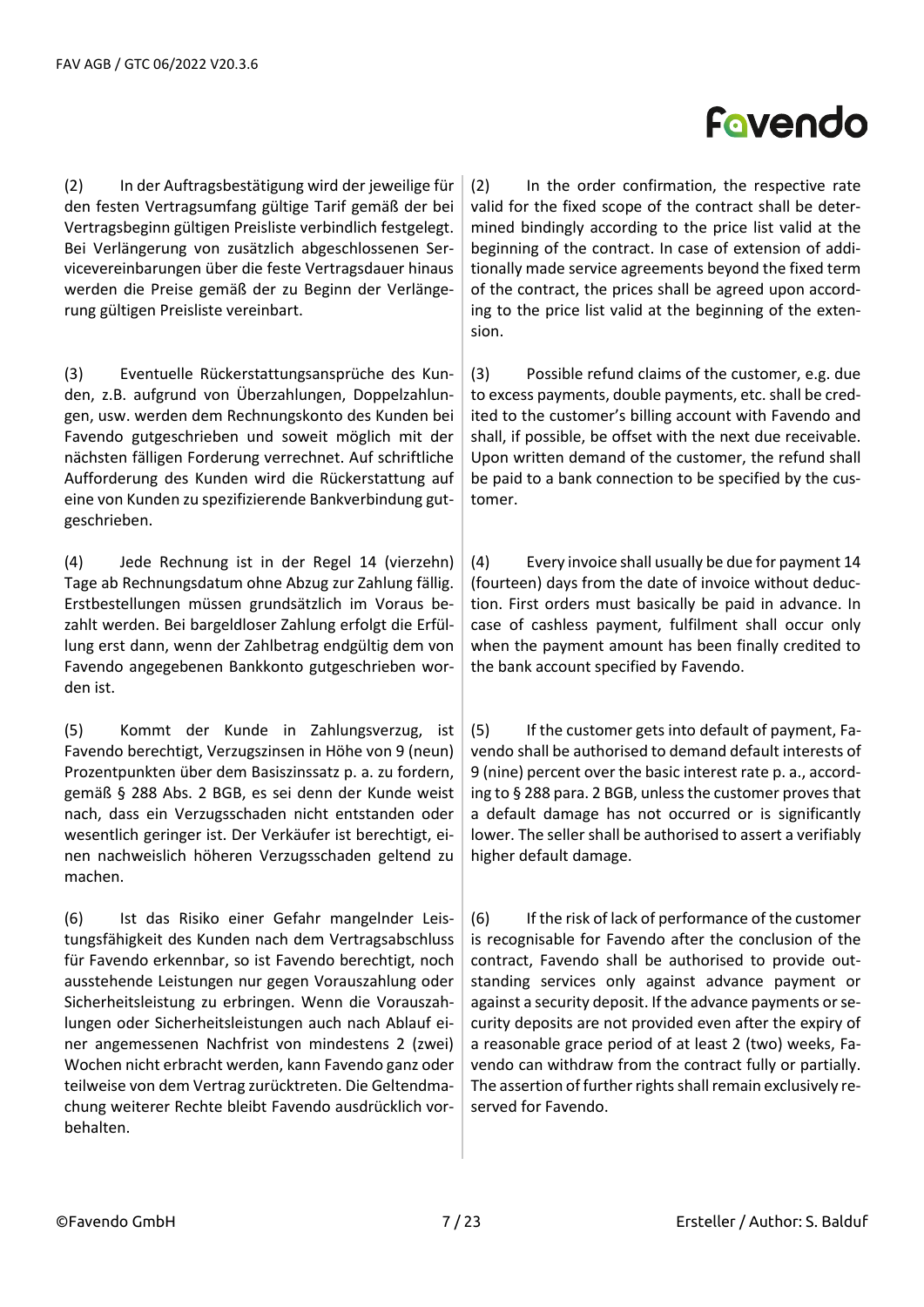(7) Wechsel und Schecks werden nur nach besonderer Vereinbarung und erfüllungshalber sowie für Favendo kosten- und spesenfrei angenommen.

(8) Der Kunde ist nur dann zur Aufrechnung berechtigt, wenn sein Gegenanspruch unbestritten oder rechtskräftig festgestellt ist.

(9) Der Kunde ist nur dann berechtigt, ein Zurückbehaltungsrecht geltend zu machen, wenn sein Gegenanspruch auf demselben Vertrag beruht und unbestritten oder rechtlich festgestellt ist.

(10) Weitere Einzelheiten zu den Preis- und Zahlungsbedingungen ergeben sich aus den besonderen Geschäftsbedingungen für zusätzlich vereinbarte Dienstleistungen.

(11) Im Falle der Beendigung des Dienstes oder wenn die Zahlungen länger als 14 Tage überfällig sind, deaktiviert Favendo den Zugriff auf alle Dienste. Weitere vertragliche und gesetzliche Rechte von Favendo im Verzugsfall bleiben unberührt.

### **§8 Weitere Pflichten des Kunden**

(1) Der Kunde muss bei der Nutzung der Favendo-Dienste alle geltenden gesetzlichen und behördlichen Vorschriften sowie die mitgeteilten Anwendungs- und Bedienungsanleitungen beachten.

(2) Bei Nutzung der entsprechenden Dienste hat der Kunde Favendo unverzüglich über Störungen und Sicherheitsmängel aller von ihm genutzten Dienste und Ausrüstungen von Favendo zu informieren (Störungsmeldung) und Favendo bei der Ermittlung seiner Ursachen sowie bei der Behebung in angemessenem Umfang zu unterstützen. Wenn festgestellt wird, dass Favendo nicht für die Störung verantwortlich ist oder die Störung nicht auf einem Fehler in den von Favendo bereitgestellten Diensten beruht, ist Favendo berechtigt, dem Kunden die dadurch entstandenen Kosten in Rechnung zu stellen. Gleiches gilt auch für Fehlermeldungen, die Favendo

(7) Drafts and cheques shall be accepted only after a special agreement and on account of performance, as well as free of cost and charge for Favendo.

(8) The customer shall be authorised for offsetting only if its counter-claim is indisputably or legally determined.

(9) The customer shall be authorised to assert a right of retention only insofar as its counter-claim is based on the same contract and is indisputably or legally determined.

(10) Further details about the pricing and payment conditions shall result from the special terms and conditions for additionally agreed services.

(11) In the event of termination of the service or if the payments become overdue for longer than 14 days, Favendo shall disable the access to all services. Other contractual and legal rights of Favendo in the event of default shall remain unaffected.

### **§8 Other obligations of the customer**

(1) The customer must observe all applicable legal and official provisions as well as the informed application and operating instructions when using the Favendo services.

(2) When using the corresponding services, the customer shall immediately inform Favendo about disturbances and safety defects of all services and equipment of Favendo used by it (fault message) and support Favendo in determining its causes as well as in the rectification to the reasonable extent. If it is found that Favendo is not responsible for the disturbance or the disturbance is not based on an error in the services provided by Favendo, Favendo shall be authorised to charge the customer the expenses incurred due to this. The same shall also be applicable for fault messages received by Favendo from the companies connected on behalf of the customer as long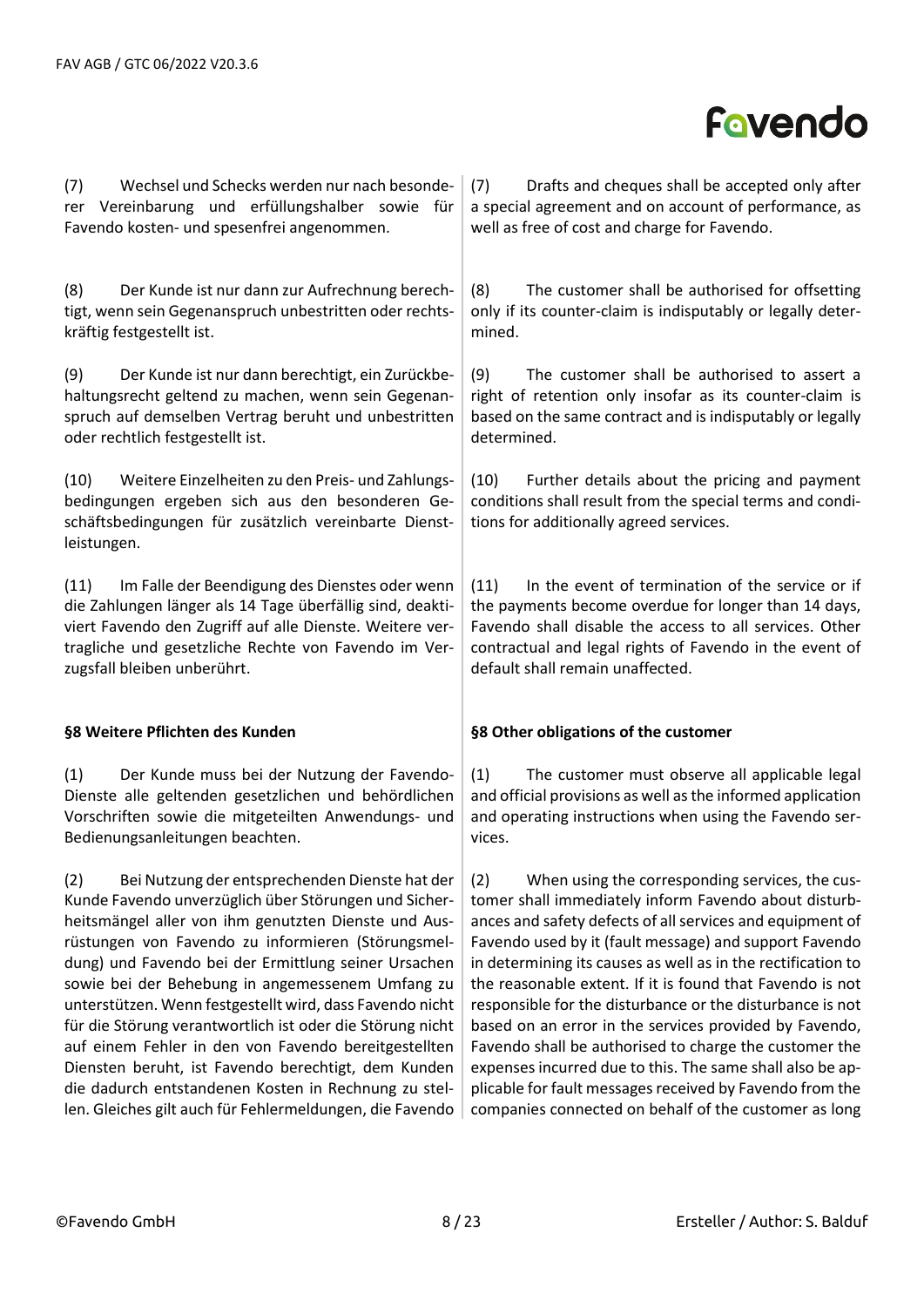

von den im Auftrag des Kunden eingebundenen Unternehmen erhalten hat, sofern eine Weiterleitung an Dritte nach dem jeweiligen Service zulässig ist.

(3) Der Kunde muss einen technischen Ansprechpartner benennen und die Telefonnummer angeben, unter der dieser erreichbar ist.

(4) Die Nutzung des Dienstes erfordert die Registrierung in einem von Favendo verwalteten Webportal. Der Kunde muss die Zugangsdaten für dieses Webportal sicher aufbewahren, vertraulich behandeln, darf sie nicht an Dritte weiterleiten und muss sie angemessen vor Missbrauch schützen. Wenn ein Dritter die Zugangsdaten erhalten hat (und im Falle eines entsprechenden Verdachts), muss der Kunde Favendo unverzüglich informieren und die Zugangsdaten ändern. Der Kunde muss Favendo unverzüglich über Änderungen der Kundendaten (z. B. Adresse, Zahlungsdaten usw.) informieren.

(5) Der Kunde muss alle angemessenen Möglichkeiten nutzen, um einen unbefugten Zugriff oder eine unbefugte Nutzung des Dienstes zu verhindern. Falls es zu diesem Fall kommt, muss der Kunde dies Favendo unverzüglich mitteilen. Favendo behält sich das Recht vor, ohne dass dies zu einer Verpflichtung gegenüber dem Kunden führt, den Zugang zum Service auszusetzen oder zu beenden, wenn die Nutzungsbedingungen nicht eingehalten werden.

(6) Der Kunde darf keine Markenzeichen oder sonstigen Markierungen oder Informationen entfernen, die in der Software und Hardware enthalten sind oder mit dieser verbunden sind.

### **§9 Benutzung des Service**

Die in diesem Paragraphen von Favendo festgelegten Bedingungen gelten für alle Lieferungen von Softwareprodukten, Abonnementdiensten und anderen allgemein verfügbaren Diensten von Favendo, die zwischen dem Kunden und Favendo vereinbart worden sind.

(1) Favendo gewährt dem Kunden das nicht übertragbare und nicht lizenzierbare Recht, die Software für

as forwarding to third parties is permissible according to the respective service.

(3) The customer must name a technical contact person and inform the telephone number, at which he/she shall be accessible.

(4) The use of the service shall require registration in a web portal managed by Favendo. The customer must store the access data for this web portal safely, must treat it as confidential, may not forward it to third parties and must protect it appropriately against misuse. If a third party has received the access data (and in case of a corresponding suspicion), the customer must inform Favendo immediately and change the access data. The customer must immediately inform changes in the customer's details (e.g. address, payment data, etc.) to Favendo.

(5) The customer must use all reasonable ways to prevent an unauthorised access or an unauthorised use of the service. If this still happens, the customer must immediately inform this to Favendo. Favendo shall reserve the right, without this resulting in an obligation vis-à-vis the customer, to suspend or end the access to the service if the terms of use are not adhered to.

(6) Customer shall not remove any trademarks or other marks or information included in or attached to the Software and Hardware.

### **§9 Use of the service**

The conditions stipulated by Favendo in this paragraph apply to all deliveries of software products, subscription services and other generally available services from Favendo that have been agreed between the customer and Favendo.

(1) Favendo grants the customer the non-transferable and non-licensable right to use the software for the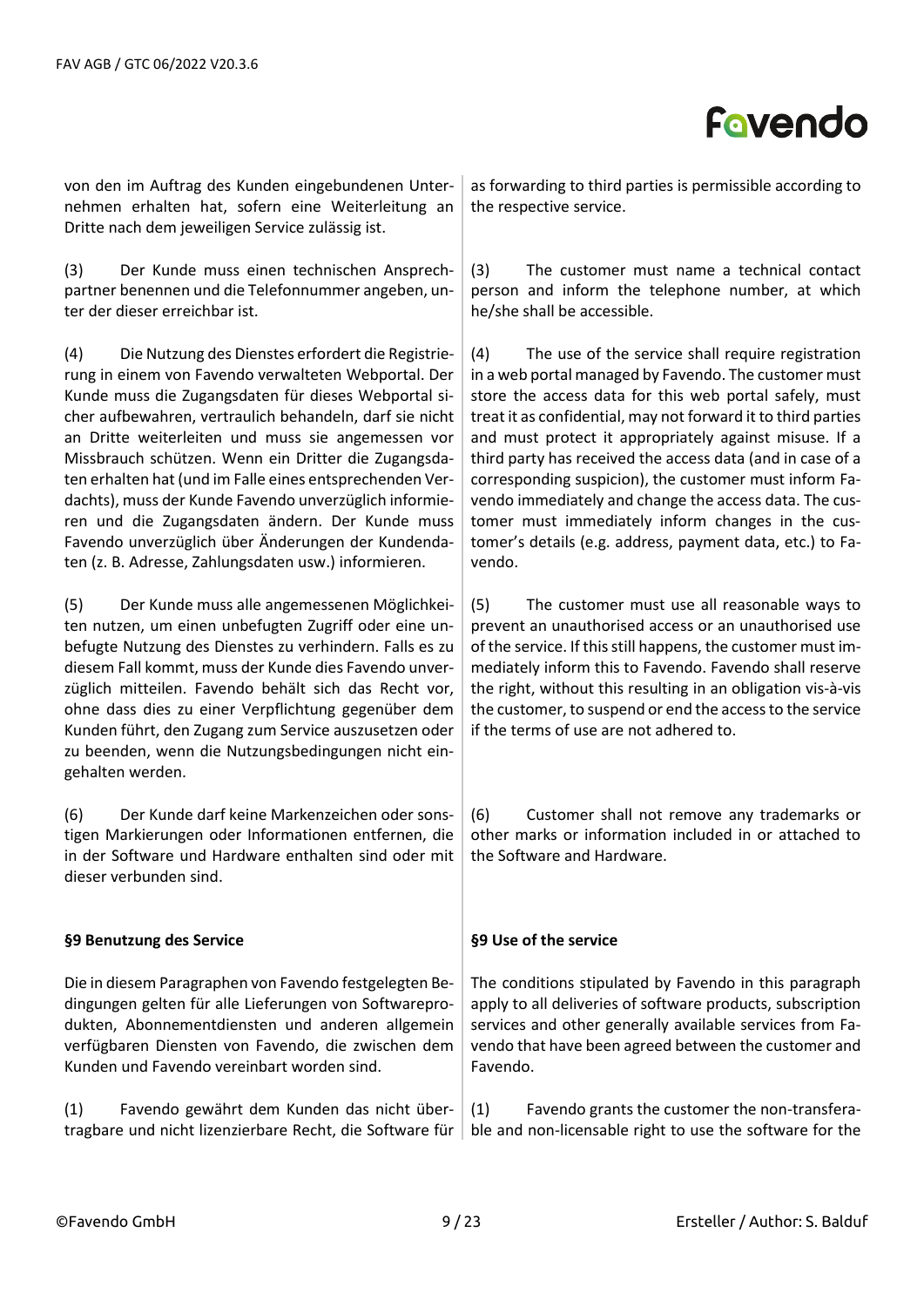die vorübergehende Nutzung (Vertragslaufzeit) zu nutzen, und stellt dem Kunden die neueste Version der Software für interne Geschäftszwecke zur Verfügung. Der Kunde darf im Rahmen der Dienstleistungen keine Viren oder sonstige Materialien speichern, verbreiten, übertragen oder darauf zugreifen lassen, die

- illegal, gefährlich, diffamierend, belästigend oder rassistisch sind;
- illegale Aktivitäten unterstützen;
- sexistische oder sexuelle Inhalte zeigen; oder
- diskriminierende Inhalte anzeigen.

(2) Auf Anfrage kann Favendo das Hosting der Software vor Ort für die vertraglich vereinbarte Vertragslaufzeit auf den lokalen Servern des Kunden gestatten. Jede Abweichung von diesem Grundsatz muss individuell zwischen Favendo und dem Kunden geregelt werden.

(3) Die Übersetzung, Bearbeitung und/oder sonstige Änderung der Software und/oder die Vervielfältigung der damit erzielten Ergebnisse ist nicht gestattet. Der Kunde ist nicht berechtigt, die ihm zur Verfügung gestellte Software an Dritte weiterzugeben. Insbesondere ist es dem Kunden nicht gestattet, die Software zu verkaufen, zu verleihen, zu vermieten oder anderweitig unterzulizenzieren oder die Software öffentlich zu reproduzieren oder zur Verfügung zu stellen. Die Rückübersetzung der Software in andere Codeformen (Dekompilierung) und andere Arten des Reverse Engineering der verschiedenen Produktionsstufen der Software sind nicht zulässig.

(4) Der Kunde ist nicht berechtigt, die Software und/oder Hardware zu reproduzieren. Dem Kunden ist insbesondere untersagt,

- einen Antrag auf gewerbliche Schutzrechte zu stellen, dessen Gegenstand ganz oder teilweise auf vertraulichen Informationen oder Software beruht oder von diesen abgeleitet ist;
- von Favendo oder seinen Vertragspartnern und Lizenzgebern entwickelte Hardware und Software zu kopieren oder kopieren zu lassen oder auf andere Weise an der Kopie teilzunehmen.

temporary use (contract term) and provides the customer with the latest version of the software for internal business purposes. The customer may, within the scope of the services, not save, spread, transfer or access viruses or other materials, which

- are illegal, dangerous, defamatory, harassing or racist;
- support illegal activities;
- show sexist or sexual contents; or
- show discriminatory contents.

(2) Upon request, Favendo may allow the on premise hosting of the software for the contractually agreed contract period on the customer's on-premises servers. Any deviation from this principle must be regulated individually between the Favendo and the customer.

(3) The translation, editing and/or other modification of the software and/or the reproduction of the results achieved thereby are not permitted. The customer is not entitled to transfer the software provided to him to third parties. In particular, the customer is not permitted to sell, lend, rent or otherwise sublicense the software or to publicly reproduce or make available the software. Reverse translations of the software into other code forms (decompilation) and other types of reverse engineering of the various stages of production of the software are not permitted.

(4) The customer is not entitled to reproduce the software and/or hardware. The customer is prohibited from doing so,

- to file an application for industrial property rights the subject-matter of which is wholly or partly based on or derived from confidential information or software;
- to copy or have copied hardware and software developed by Favendo or its contractual partners and licensors or to participate in the copy in any other way.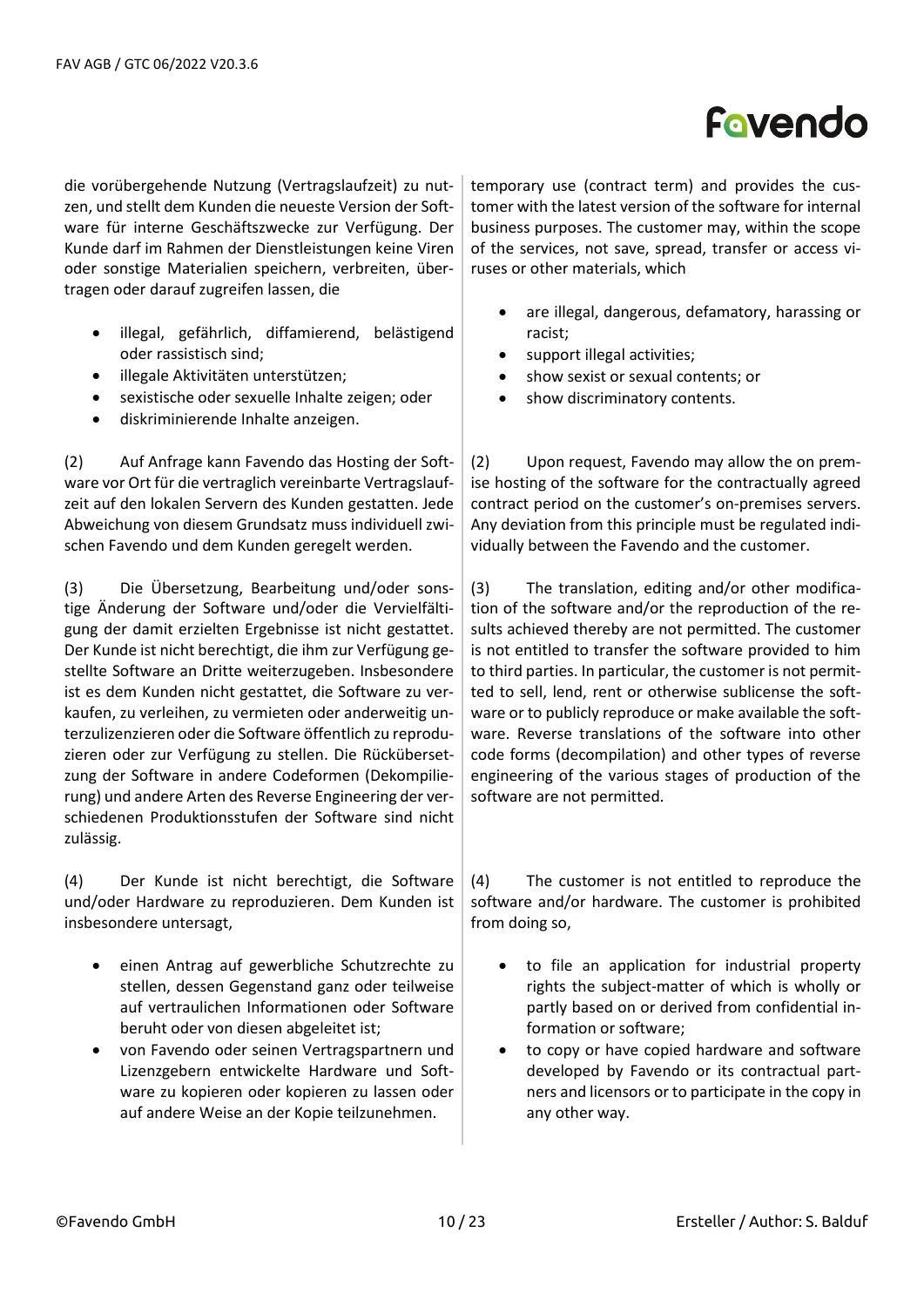(5) Insbesondere darf der Kunde die Hardware nicht modifizieren oder öffnen, sie nicht mit Zubehör verbinden, das nicht von Favendo geliefert wird (z. B. externe Speichermedien) und/oder mit Netzwerken, die nicht von Favendo autorisiert sind, und nicht versuchen, den Inhalt von Speichermedien in der Hardware und/oder die Datenübertragung der Hardware an Favendo auszulesen.

(6) Verstößt der Kunde gegen eine der vorstehenden Bestimmungen, werden alle nach diesen Geschäftsbedingungen gewährten Nutzungsrechte sofort ungültig und fallen automatisch an Favendo zurück. In diesem Fall muss der Kunde die Nutzung der Software unverzüglich und vollständig einstellen und gegebenenfalls alle auf seinen Systemen installierten Kopien der Software löschen.

(7) Der Kunde ist verpflichtet, erforderlichenfalls und bei schriftlicher Vereinbarung zwischen Favendo und dem Kunden geeignete Maßnahmen zu treffen, um die Software vor dem Zugriff unbefugter Dritter zu schützen.

### **§10 Eigentumsvorbehalt von Favendo**

(1) Im Falle einer Vermietung bleibt Favendo Eigentümer aller gelieferten, gebauten und/oder installierten Favendo-Service- und Technikeinrichtungen.

(2) Der Kunde wird sicherstellen, dass Favendo bei Beendigung des Mietvertrages sämtliche Service- und Technikeinrichtungen zurückerhält bzw. abbauen und abholen kann.

(3) Im Falle eines Kaufs bleibt Favendo Eigentümer aller gelieferten, aufgebauten und/oder installierten Favendo-Service- und Technikeinrichtungen bis zur vollständigen Bezahlung der vereinbarten Kaufsumme.

### **§11 Gewährleistung und Wartung**

(1) Favendo erbringt seine Leistungen nach dem anerkannten und üblichen Stand der Technik sowie ent-

(5) In particular, the customer may not modify or open the hardware, connect it with accessories that are not delivered by Favendo (e.g. external storage media) and/or networks that are not authorised by Favendo and not try to read out the content from data memories in the hardware and/or the data transmission of the hardware to Favendo.

(6) If the customer violates any of the above provisions, all rights of use granted under this terms and conditions shall immediately become invalid and shall automatically revert to Favendo. In this case, the customer shall immediately and completely cease using the software and, if necessary, delete all copies of the software installed on his systems.

(7) The customer is obliged, if necessary and if agreed in writing between the Favendo and the customer, to take suitable measures to protect the software from access by unauthorized third parties.

### **§10 Retention of ownership by Favendo**

(1) In case of leasing, Favendo shall remain owner of all the delivered, constructed and/or installed Favendo service and technology equipment.

(2) The customer shall make sure that all the service and technology equipment is returned to Favendo or Favendo can dismantle and pick it up at the end of the lease agreement.

(3) In case of purchase, Favendo shall remain owner of all the delivered, constructed and/or installed Favendo service and technology equipment up to the full payment of the agreed purchase sum.

### **§11 Warranty and maintenance**

(1) Favendo shall provide its services according to the acknowledged and usual state of the art as well as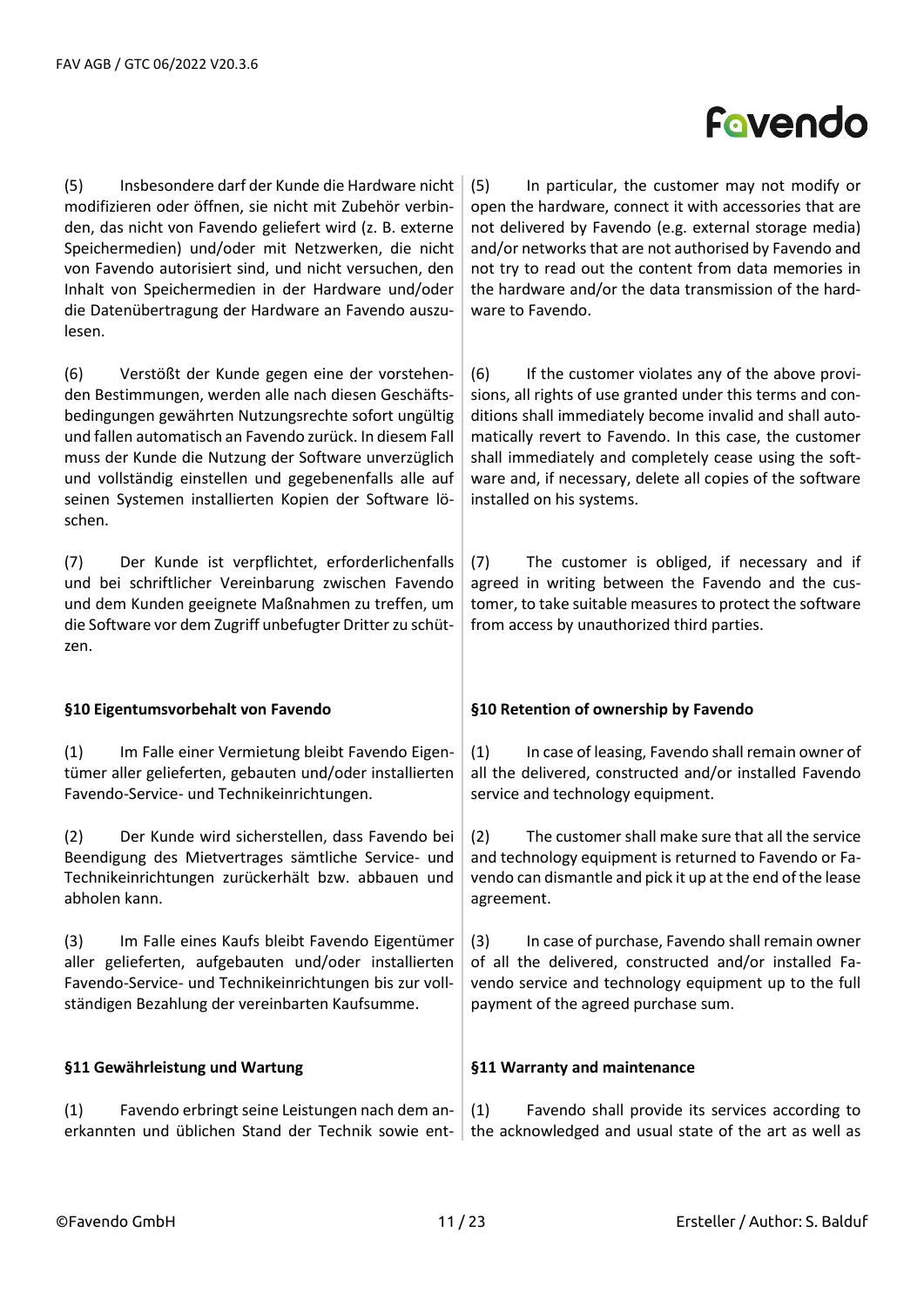sprechend den Auftragsbedingungen und Servicevereinbarungen des bestellten Dienstes und unter Einhaltung aller geltenden Sicherheitsvorschriften für die ordnungsgemäße Bereitstellung der Hardware.

(2) Favendo kommt seiner Gewährleistung gemäß den folgenden Bestimmungen und alternative gemäß den gesetzlichen Vorschriften innerhalb eines Jahres ab Gefahrübergang nach.

(3) Favendo erfüllt seine Gewährleistungspflicht vorrangig durch Beseitigung des Mangels im Wege der Nachbesserung. Bleibt die Mängelbeseitigung innerhalb von 14 (vierzehn) Werktagen nach Eingang der Mängelanzeige bei Favendo erfolglos, so ist Favendo berechtigt, durch Lieferung einer mangelfreien Sache nachzuerfüllen. Schlägt auch dies fehl, hat der Kunde Anspruch auf die gesetzlichen Gewährleistungsansprüche. Für Schadensersatzansprüche gilt der in § 15 bestimmte Haftungsumfang.

(4) Dem Kunden wird im Rahmen seines Vertrages ein Zugang zu Favendos Supportportal [\(https://sup](https://support.favendo.com/)[port.favendo.com\)](https://support.favendo.com/) eingerichtet. Der Kunde verpflichtet sich zum Zwecke der Dokumentation alle Support-Service und Erweiterungsanfragen unter Verwendung der genannten Supportadresse zu stellen. Andere Kommunikationswege muss Favendo in diesem Fall nicht berücksichtigen. Favendo behält sich das Recht vor, die Support-Tools nach angemessener Ankündigung zu ändern.

(5) Favendo erfüllt seine Gewährleistungs- und Wartungsverpflichtungen während der üblichen bayerischen Arbeitstage, Montag bis Freitag, zwischen 9.00 und 17.00 Uhr.

(6) Der Kunde übernimmt den Aufwand von Favendo für Diagnose- und Wartungsarbeiten, die aus vom Kunden zu vertretenden Gründen erforderlich werden (insbesondere unsachgemäße Bedienung, Verwendung nicht geeigneter sonstiger Programme oder Zusatzeinrichtungen, nicht mehr unterstützte Betriebssysteme, vom Kunden vorgenommene Änderungen oder Anbauten). Der Ausfall von Kommunikationsnetzen, Rechenzentren oder sonstigen Leistungen die durch Dritte erbracht werden, sind nicht von Favendo zu vertreten. Solaccording to the order conditions and service agreements of the service used and while adhering to all applicable safety regulations for the proper provision of the sensors.

(2) Favendo shall provide its warranty according to the following regulations and alternatively, according to the legal provisions within one year from the transfer of risk.

(3) Favendo shall fulfil its warranty obligations primarily by rectifying the defects through repairs. If the defect rectification within 14 (fourteen) working days from the receipt of the notice of defects by Favendo is unsuccessful, Favendo shall be authorised for subsequent fulfilment by delivering a defect-free item. If this fails too, the customer shall be entitled to the legal warranty claims. For claims for compensation, the scope of liability determined in § 15 shall be applicable.

(4) The customer is given access to Favendo's sup-port portal [\(https://support.favendo.com\)](https://support.favendo.com/) as part of his contract. The customer undertakes to document all support, service and extension requests under use of the support address mentioned. In this case, Favendo does not have to consider other communication channels. Favendo reserves the right to change the support tools after reasonable notice.

(5) Favendo shall fulfil its warranty and maintenance obligations during the usual Bavarian working days, Monday to Friday, between 9.00 a.m. and 5 p.m.

(6) The customer shall assume the expenses of Favendo for diagnostic and maintenance work, that is necessary for reasons for which the customer is responsible (in particular improper operation, use of other unsuitable programs, additional equipment or operating systems that are no longer supported, changes or extensions made by the customer). Favendo shall not be responsible for the failure of communication networks, computing centres or other services, which are provided by third parties. If the warranty and maintenance services should additionally also be provided beyond the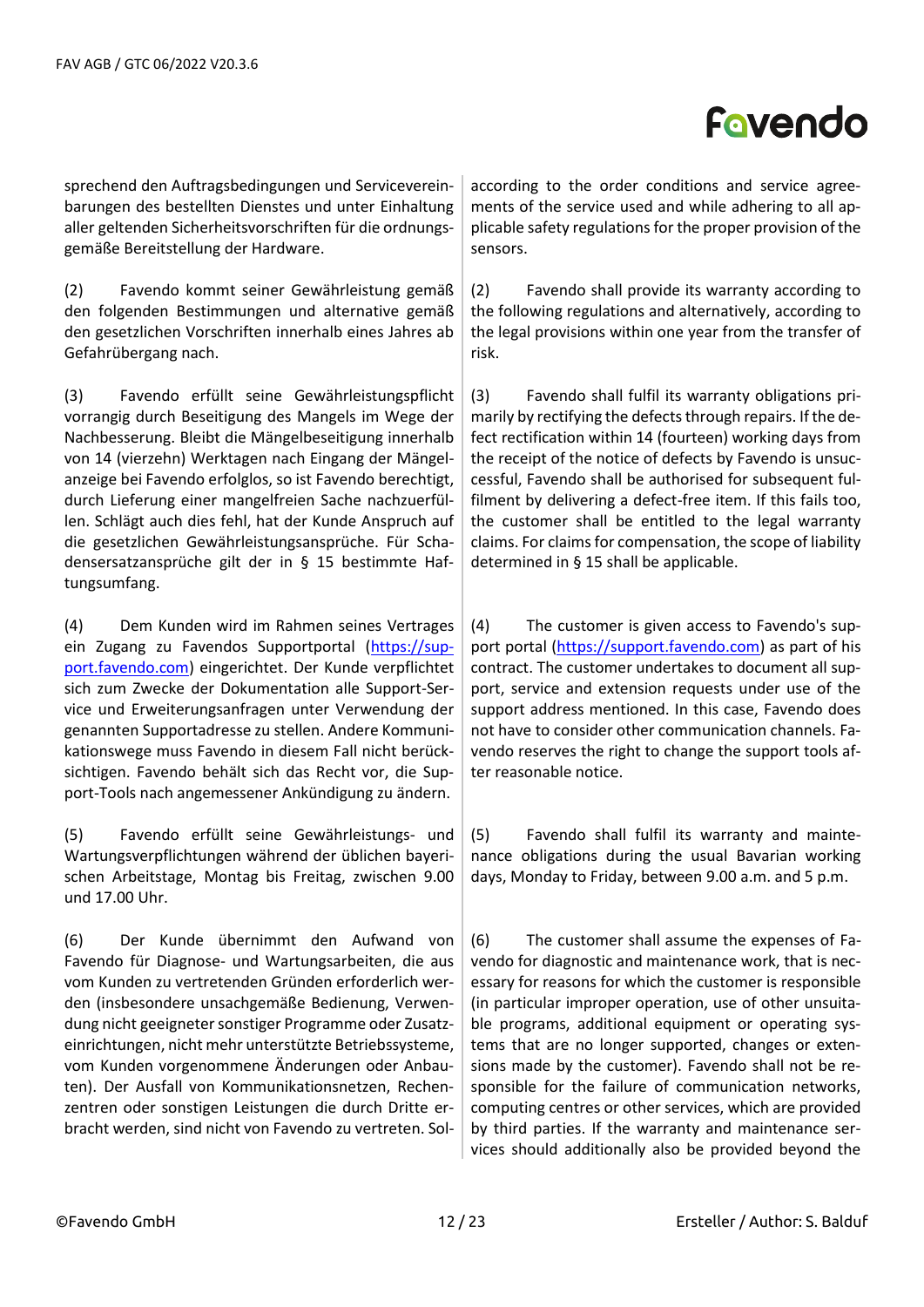len die Gewährleistungs- und Wartungsleistungen zusätzlich auch außerhalb der üblichen Arbeitszeiten von Favendo erbracht werden, so können zwischen den Parteien entsprechende kostenpflichtige Sondervereinbarungen getroffen werden.

(7) Favendo übernimmt keine Gewähr für Störungen von Favendo-Diensten, die auf

- Eingriffe des Kunden oder Dritter in das Telekommunikations- bzw. Mobilfunknetz
- die technische Ausstattung oder die Netzinfrastruktur
- den ungeeigneten, unsachgemäßen, fehlerhaften Anschluss der Hardware an das Stromnetz
- die fehlerhafte, unsachgemäße oder nachlässige Installation, Bedienung oder Behandlung der für die Inanspruchnahme von Favendo-Diensten erforderlichen Geräte oder Systeme durch den Kunden und Dritte
- die fehlende Beachtung oder Einhaltung der in der Leistungsbeschreibung, Bedienungsanleitung oder sonstigen Produktinformation vorgegebenen Hinweise und Bestimmungen

zurückzuführen sind, sofern sie nicht auf einem Verschulden von Favendo beruhen.

(8) Den Mitarbeitern und Beauftragten von Favendo wird zur Erfüllung der Gewährleistungs- und Wartungspflichten freier Zugang zu der Hardware gewährt. Favendo kann Wartungsgeräte und Ersatzteile beim Kunde lagern, soweit dies zur Erfüllung seiner Pflichten notwendig ist.

(9) Die Gewährleistungs- und Wartungspflichten von Favendo erlöschen, soweit der Kunde Änderungen gemäß § 12 vornimmt oder vornehmen lässt, es sei denn, die in Rede stehenden Mängel sind nachweislich weder insgesamt noch teilweise durch solche Änderungen verursacht worden und die Wartung wurde nicht erschwert.

(10) Zusätzlich können kostenpflichtig folgende Serviceleistungen vereinbart werden:

usual working hours of Favendo, corresponding chargeable special agreements can be made between the parties.

(7) Favendo shall not assume warranty for disturbances of Favendo services, which should be attributed to

- interventions of the customer or third parties in the telecommunication or mobile radio network
- the technical equipment or the network infrastructure
- the unsuitable, improper, defective connection of the hardware to the power supply
- the defective, improper or negligent installation, operation or handling of the devices or systems required for the use of Favendo services by the customer and third parties.
- non-compliance with or non-adherence to the notes and regulations specified in the service description, operating instructions or other product information,

unless they are based on Favendo's fault.

(8) For the fulfilment of the warranty and maintenance obligations, the employees and authorised representatives of Favendo shall be granted free access to the hardware. Favendo can store maintenance equipment and spare parts with the customer if this is necessary for the fulfilment of its obligations.

(9) The warranty and maintenance obligations of Favendo shall expire if the customer makes changes or has changes made according to § 12, unless the defects in question are verifiably caused neither fully nor partially and the maintenance was not impeded through such changes.

(10) In addition, the following services can be agreed upon on a chargeable basis: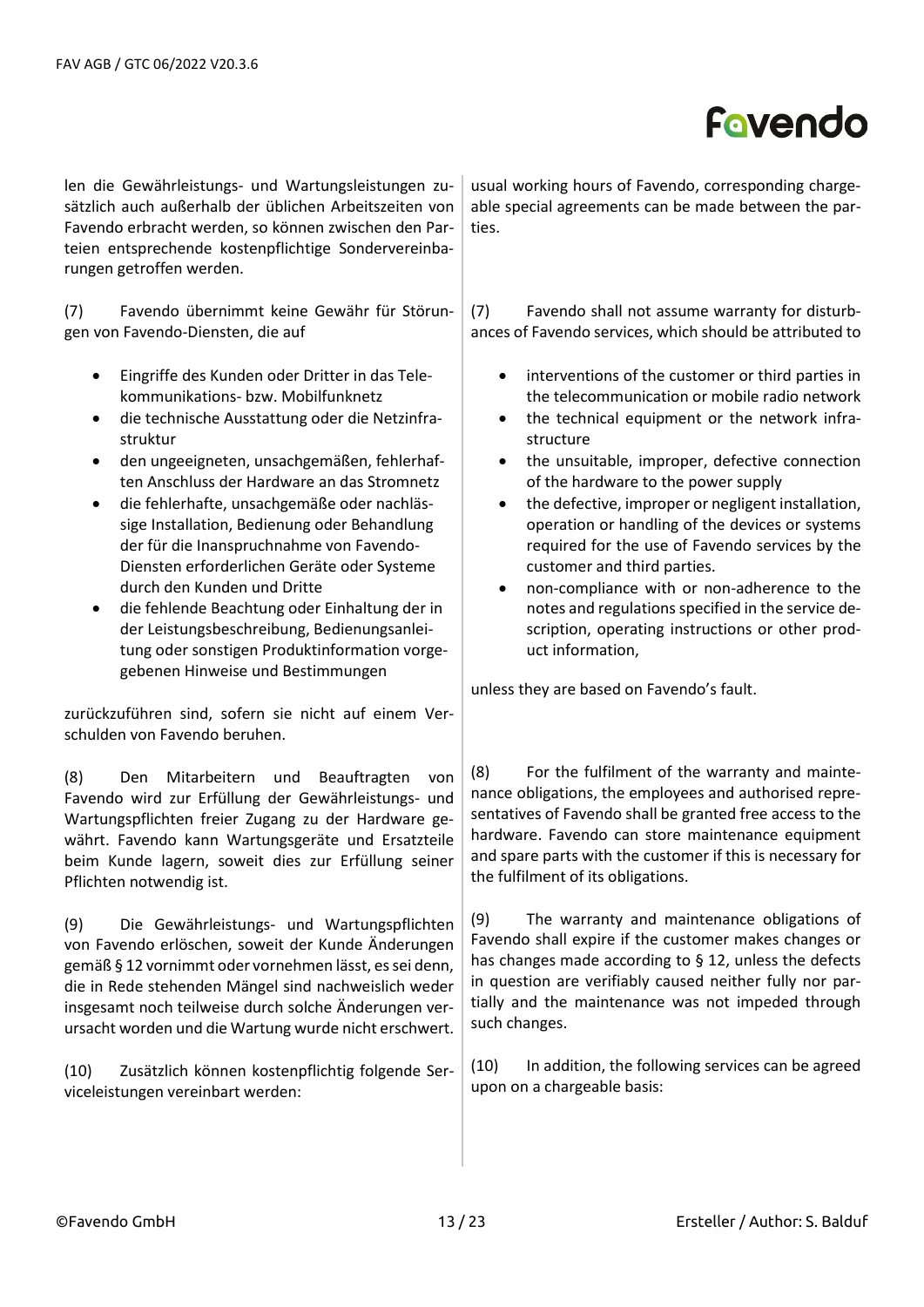

- Favendo hält die Betriebssoftware der Hardware per Fernwartung auf dem aktuellen Stand.
- Betriebsstörungen werden von Favendo per Fernwartung erkannt und wenn möglich behoben. Sollte eine Behebung per Fernwartung nicht möglich sein, tauscht Favendo die Hardware aus. Zu diesem Zweck wird der Kunde angewiesen die Hardware mit allen Zubehörteilen in der Originalverpackung an den Verkäufer zu senden und erhält im Gegenzug Ersatz.
- Der Austausch erfolgt in der Regel binnen 6 bayerischen Werktagen.
- Die Kosten für Fracht und Logistik übernimmt der Verursacher.

### **§12 Änderungen und Anbauten**

Als Änderung gilt jede Abweichung vom mechanischen, elektrischen oder elektronischen Entwurf einschließlich einer Änderung von Mikroprogrammen. Als Anbauten gelten alle mechanischen, elektrischen oder elektronischen Verbindungen der Hardware mit sonstigen Geräten, Elementen oder Zusatzeinrichtungen.

### **§13 Verfügbarkeit und Einschränkungen**

(1) Das Webportal wird dem Kunden mit einer Verfügbarkeit von 95% im Monatsdurchschnitt zur Verfügung gestellt. Im Voraus angekündigte Wartungszeiten werden bei der Berechnung der Verfügbarkeit nicht berücksichtigt.

(2) Für die Verwendung des Webportals ist eine der letzten drei aktuellsten Versionen von Google Chrome erforderlich. Mit anderen oder älteren Browsern wird der Zugriff auf das Webportal aus technischen Gründen nicht unterstützt. Die Funktion der Hardware hängt entscheidend von den Bedingungen vor Ort und der ordnungsgemäßen Erfüllung der Mitwirkungspflichten des Kunden ab, die außerhalb des Einflussbereichs von Favendo liegen. Faktoren wie schlechte Qualität des Mobilfunksignals, Störungen der Stromversorgung und ex-

- Favendo shall keep the operating software of the hardware up-to-date through remote maintenance.
- Malfunctions shall be detected and if possible, rectified by Favendo through remote maintenance. If rectification through remote maintenance is not possible, Favendo shall exchange the hardware. For this purpose, the customer shall be instructed to send the hardware with all accessories to the seller in the original packaging and shall receive a replacement in return.
- The exchange shall usually take place within 6 Bavarian working days.
- The costs for freight and logistics shall be borne by the perpetrator.

### **§12 Changes and extensions**

Change shall refer to every deviation from the mechanical, electrical or electronic draft including a change in micro-programmes. Extensions shall refer to all mechanical, electrical or electronic connections of the hardware with other devices, elements or additional equipment.

### **§13 Availability and restrictions**

(1) The web portal shall be provided to the customer with an availability of 95% on a monthly average. Maintenance times announced in advance shall not be considered when calculating the availability.

(2) For the use oft the web portal, one of the latest three versions of Google Chrome shall be required. The access to the web portal with other or older browsers shall not be supported for technical reasons. The function of the hardware shall decisively depend on the conditions on site and the proper fulfilment of cooperation obligations of the customer, which lie beyond Favendo's area of influence. Factors such as poor mobile radio signal quality, disturbances of the power supply, and external influence on the sensor can result in a decline in the data quality or failure of the data collection.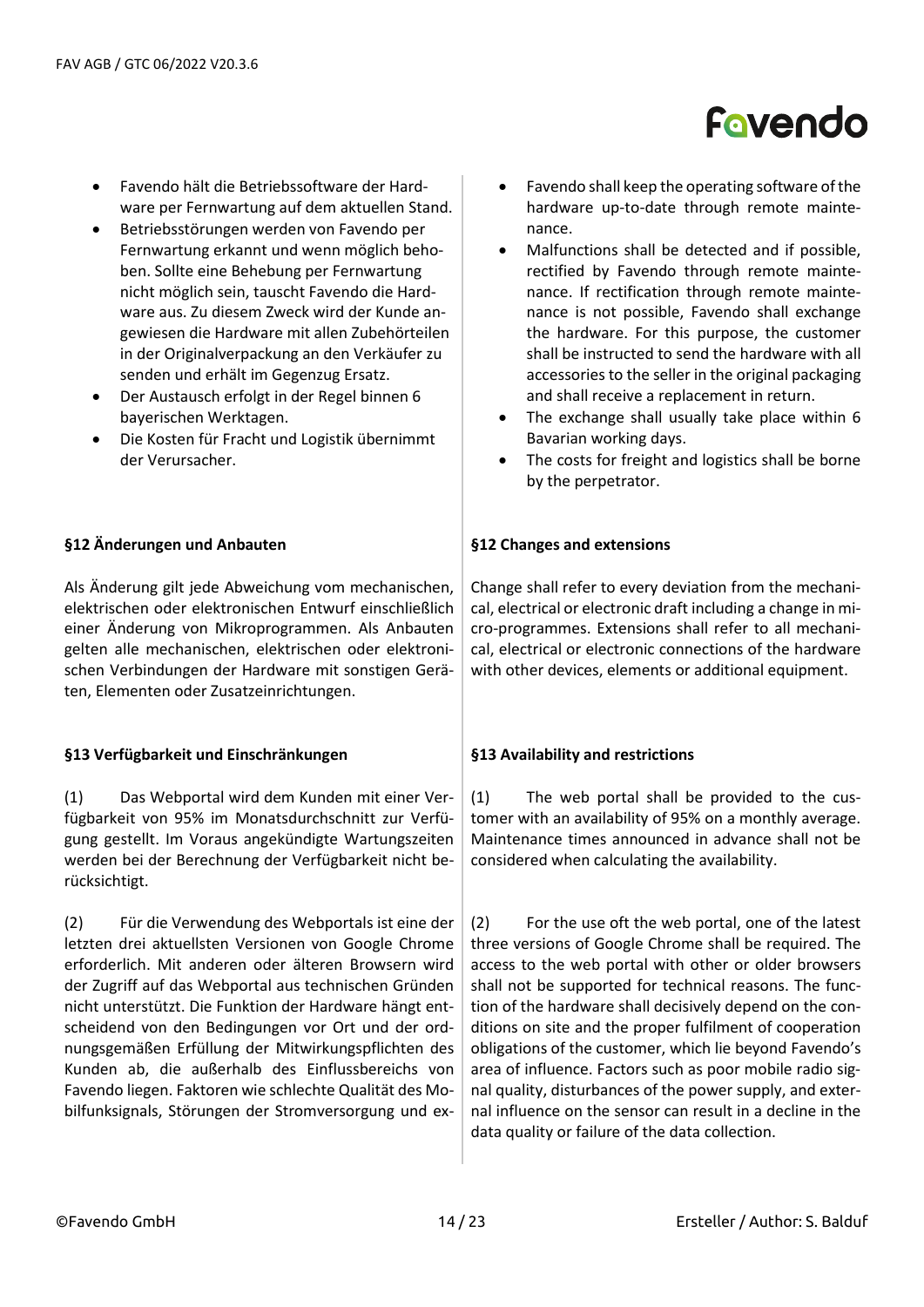terne Einflüsse auf die Hardware können zu einer Verschlechterung der Datenqualität oder zum Ausfall der Datenerfassung führen.

(3) Für die Verwendung der Favendo-SDKs ist mindestens eine der von Google bzw. Apple unterstützten Versionen der Betriebssysteme Android bzw. iOS erforderlich. Mit anderen oder älteren mobilen Betriebssystemen wird eine korrekte Nutzung des SDKs nicht mehr gewährleistet.

(4) Favendo informiert den Kunden per E-Mail über einen festgestellten Ausfall der Hardware. Bei wiederholten Problemen kann der Favendo-Support unter [sup](mailto:support@favendo.com)[port@favendo.com](mailto:support@favendo.com) kontaktiert werden, um gegebenenfalls einen Austausch der Hardware zu veranlassen.

### **§14 Haftungsbeschränkungen**

(1) Eine Schadensersatzpflicht von Favendo – gleich aus welchem Rechtsgrund – tritt nur ein, wenn der Schaden

- durch schuldhaften Verstoß gegen eine wesentliche vertragliche Verpflichtung (Kardinalpflicht) in einer Weise verursacht wurde, die die Erfüllung des Vertrags gefährdet oder
- auf grobe Fahrlässigkeit oder Vorsatz von Favendo zurückzuführen ist.

(2) Haftet Favendo gemäß Abs. (1) (a) für die Verletzung einer wesentlichen vertraglichen Pflicht, ohne dass grobe Fahrlässigkeit oder Vorsatz vorliegen, so ist die Haftung auf das Ausmaß des Schadens begrenzt, mit dessen Entstehen Favendo bei Vertragsschluss aufgrund der ihm zu diesem Zeitpunkt bekannten Umstände typischerweise rechnen musste.

(3) Die Haftungsbeschränkung gemäß Abs. (2) gilt ebenfalls für Schäden, die auf grobe Fahrlässigkeit oder Vorsatz von Mitarbeitern oder Beauftragten von (3) To use the Favendo SDKs, at least one of the versions of the Android or iOS operating systems supported by Google or Apple is required. With other or older mobile operating systems, correct use of the SDKs is no longer guaranteed.

(4) Favendo shall inform the customer about a detected failure of the sensor via e-mail. In case of repeated problems, the Favendo Support can be contacted a[t sup](mailto:support@favendo.com)[port@favendo.com](mailto:support@favendo.com) to, if applicable, initiate an exchange of the sensor.

### **§14 Liability restrictions**

(1) Favendo's liability for damages – on any legal grounds whatsoever – shall be applicable only if the damage

- has been caused through a culpable violation of an essential contractual obligation (cardinal obligation) in a manner endangering the achievement of the contract purpose or
- is to be attributed to gross negligence or intent of Favendo.

(2) If Favendo is liable according to para. (1) (a) for the violation of an essential contractual obligation, without gross negligence or intent, the liability shall be limited to the extent of damage, the occurrence of which Favendo typically had to expect at the time of conclusion of the contract based on the circumstances known to it at that time.

(3) The liability restriction according to para. (2) shall similarly be applicable for damage, which is caused due to gross negligence or intent of Favendo's employees or authorised representatives, who are not Managing Directors or executive employees of Favendo.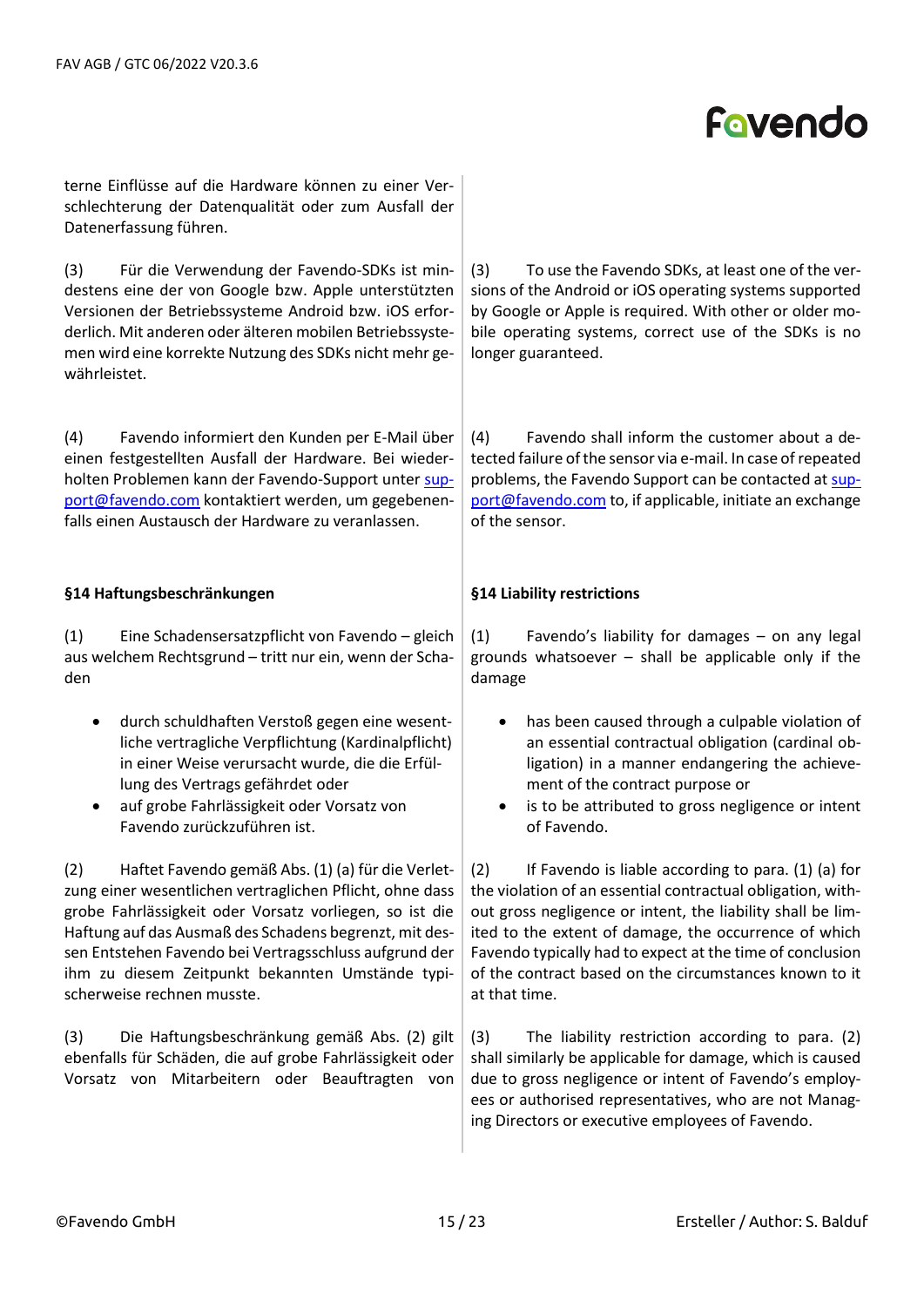Favendo zurückzuführen sind, welche nicht zu den Geschäftsführern oder leitenden Angestellten von Favendo gehören.

(4) In den Fällen der Abs. (2) und (3) haftet Favendo nicht für mittelbare Schäden, Mangelfolgeschäden oder entgangenen Gewinn.

(5) Der typischerweise voraussehbare Schadensumfang übersteigt im Hinblick auf die Eigenschaften der Hardware und die Einsatzmodalitäten auf Seiten des Kunden in keinem Falle einen Betrag von 250.000,00 EUR.

(6) Die Haftungsbeschränkungen gemäß Abs. (1) bis (5) gelten sinngemäß auch zugunsten der Mitarbeiter und Beauftragten Favendos.

(7) Eine Haftung Favendos für Schäden durch Ausfall von Kommunikationsnetzen, Rechenzentren oder andere Leistungen Dritter ist ausgeschlossen.

(8) Eine eventuelle Haftung Favendosfür das Fehlen zugesicherter Eigenschaften oder aufgrund des Produkthaftungsgesetzes bleibt unberührt.

(9) Der Kunde ist verpflichtet, angemessene Maßnahmen zur Schadensabwehr und Minderung zu treffen.

### **§15 Datenschutz – Informationen nach DSGVO**

Mit diesem Paragraphen informieren wir Sie gemäß Art. 12, 13 der Datenschutzgrundverordnung (DSGVO) über die Verarbeitung von personenbezogenen Daten.

(1) Name und Kontaktdaten des für die Verarbeitung Verantwortlichen sowie des betrieblichen Datenschutzbeauftragten

> Verantwortlicher: Favendo GmbH, Kirschäckerstraße 25,

(4) In the cases stated in para. (2) and (3), Favendo shall not be liable for indirect damage, consequential damages or lost profit.

(5) With respect to the properties of the hardware and the usage modalities on the part of the customer, the typically foreseeable extent of damage shall, in any case, not exceed an amount of EUR 250,000.00.

(6) The liability restrictions acc. to para. (1) to (5) shall be accordingly applicable also in favour of the employees and authorised representatives of Favendo.

(7) Favendo's liability for damage due to failure of communication networks, computing centres or other third-party services shall be ruled out.

(8) Possible liability of Favendo for the lack of assured properties or based on the product liability law shall remain unaffected.

(9) The customer must take suitable measures to avert and reduce damage.

### **§15 Data protection – Information acc. to GDPR**

With this paragrap we inform you about the processing of personal data in accordance with Articles 12, 13 of the General Data Protection Regulation (GDPR).

(1) Name and contact details of the person responsible for processing and the company data protection officer

> Responsible: Favendo GmbH, Kirschäckerstraße 25,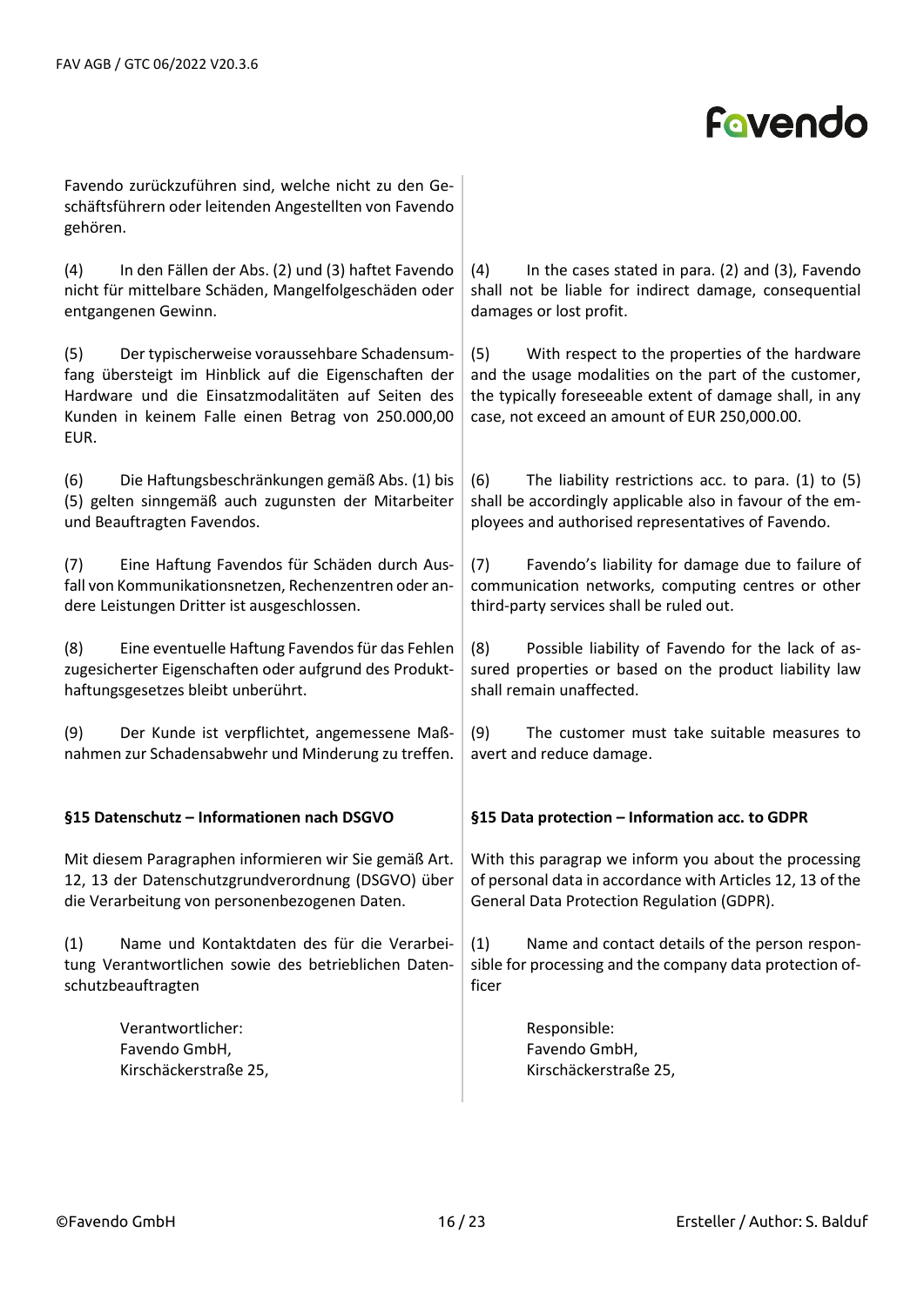96052 Bamberg, Deutschland E-Mail: [info@favendo.com](mailto:info@favendo.com) Telefon: +49 951 70 05 75 59

(2) Erhebung und Speicherung personenbezogener Daten sowie Art und Zweck und deren Verwendung

Wenn Sie uns beauftragen, erheben wir folgende Informationen:

- Anrede, Vorname, Nachname des Kunden oder, sofern der Kunde keine natürliche Person ist, die der von unserem Kunden benannten Ansprechpartner/innen;
- eine gültige E-Mail-Adresse des Kunden oder, sofern der Kunde keine natürliche Person ist, die der von unserem Kunden benannten Ansprechpartner/innen;
- Anschrift des Kunden;
- Telefonnummer (Festnetz und/oder Mobilfunk) des Kunden oder, sofern der Kunde keine natürliche Person ist, die der von unserem Kunden benannten Ansprechpartner/innen;

Die Erhebung dieser Daten erfolgt,

- um Sie als unseren Kunden identifizieren zu können;
- um Sie angemessen beraten und beliefern zu können;
- zur Korrespondenz mit Ihnen;
- zur Rechnungsstellung;
- zur Abwicklung von evtl. vorliegenden Haftungsansprüchen;
- sowie der Geltendmachung etwaiger Ansprüche gegen Sie.

Die Datenverarbeitung ist nach Art. 6 Abs. 1 S. 1 lit. b DSGVO zu den genannten Zwecken für die angemessene Bearbeitung der Aufträge und für die beidseitige Erfüllung von Verpflichtungen aus den Verträgen erforderlich.

Die für die Beauftragung von uns erhobenen personenbezogenen Daten werden bis zum Ablauf der Verjährungsfrist nach § 199 Abs. 3 Ziff. 1 BGB für 10 Jahre nach 96052 Bamberg, Deutschland EMail: [info@favendo.com](mailto:info@favendo.com) Phone: +49 951 70 05 75 59

(2) Collection and storage of personal data as well as the type and purpose and their use

If you commission us, we collect the following information:

- Title, first name, surname of the customer or, if the customer is not a natural person, the contact person named by our customer;
- a valid email address of the customer or, if the customer is not a natural person, the contact person named by our customer;
- address of the customer:
- Telephone number (landline and / or mobile phone) of the customer or, if the customer is not a natural person, the contact person named by our customer;

This data is collected

- to identify you as our customer;
- to be able to advise and supply you appropriately;
- for correspondence with you;
- for invoicing;
- to process any liability claims:
- as well as the assertion of any claims against you.

The data processing is according to Art. 6 Abs. 1 S. 1 lit. b GDPR for the purposes mentioned for the appropriate processing of the orders and for the mutual fulfilment of obligations from the contracts.

The personal data collected by us for the commissioning will be processed until the expiry of the limitation period according to § 199 Para. 3 no. 1 BGB for 10 years after completion of the order and then deleted, unless we are

# Fovendo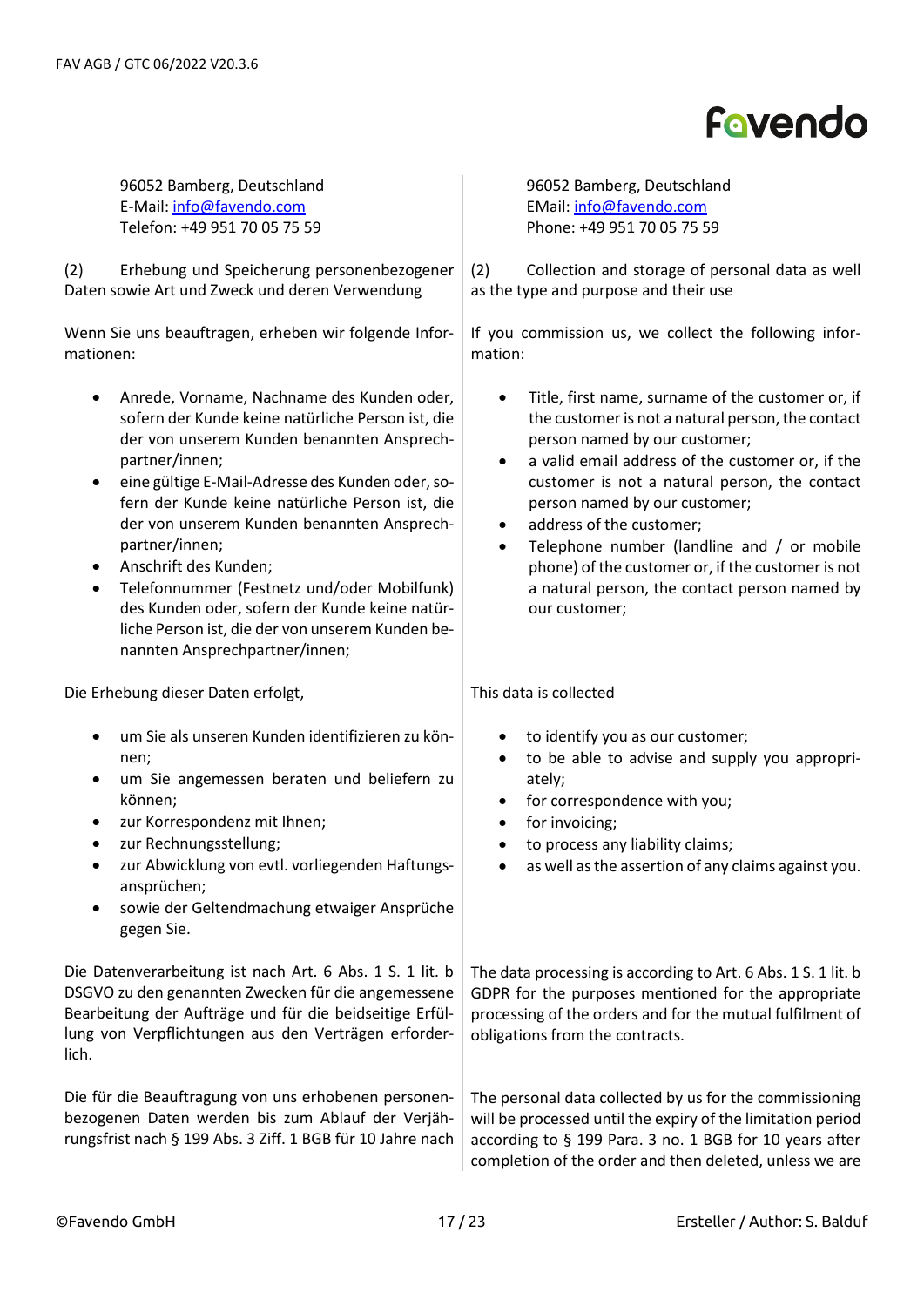Beendigung des Auftrags gespeichert und danach gelöscht, es sei denn, dass wir nach Artikel 6 Abs. 1 S. 1 lit. c DSGVO aufgrund von steuer- und handelsrechtlichen Aufbewahrungs- und Dokumentationspflichten (insbesondere aus HGB oder AO) zu einer längeren Speicherung verpflichtet sind oder Sie in eine darüber hinaus gehende Speicherung nach Art. 6 Abs. 1 S. 1 lit. a DSGVO eingewilligt haben.

in accordance with Article 6 Paragraph 1 S. 1 lit. c GDPR due to retention and documentation obligations under tax and commercial law (in particular from the German Commercial Code or AO), you are obliged to store the data for a longer period of time or you have opted out of further storage according to Art. a GDPR have consented.

(3) Weitergabe von Daten an Dritte

Eine Übermittlung Ihrer persönlichen Daten an Dritte zu anderen als den im Folgenden aufgeführten Zwecken findet nicht statt.

Soweit dies nach Art. 6 Abs. 1 S. 1 lit. b DSGVO für die Abwicklung von Auftragsverhältnissen mit Ihnen erforderlich ist, werden Ihre personenbezogenen Daten an Dritte weitergegeben.

Hierzu gehört insbesondere die Weitergabe an Favendos Technologiepartner und deren Vertreter zum Zwecke der Korrespondenz sowie zur Erfüllung Ihrer Aufträge. Die weitergegebenen Daten dürfen von dem Dritten ausschließlich zu den genannten Zwecken verwendet werden.

Zu Zwecken der Bearbeitung und Abrechnung der Aufträge nutzen wir EDV-Systeme und -Programme, an denen von uns beauftragte Service-Unternehmen Wartungs-, Backup- und andere technische, nicht mandatsbezogene Dienstleistungen vornehmen, bei deren Ausführung sie ggf. auch Ihre personenbezogenen Daten einsehen müssen. Die Dienstleister handeln beim Umgang mit Daten ausschließlich im Rahmen ihres Auftrags ohne eigene Entscheidungsbefugnisse. Dieser Umgang kann eine Weitergabe von Daten im Sinne der DSGVO sein. Darüber hinaus behandelt der Verkäufer die Daten vertraulich und in Übereinstimmung mit den gesetzlichen Bestimmungen. Eine über den hier beschriebenen Umfang hinausgehende Erhebung oder Verarbeitung von personenbezogenen Daten erfolgt nur mit vorheriger Einwilligung seitens des Kunden.

(3) Transfer of data to third parties

A transfer of your personal data to third parties for purposes other than those listed below does not take place.

As far as this according to Art. 6 Para. 1 S. 1 lit. b GDPR is necessary for the processing of contractual relationships with you, your personal data will be passed on to third parties.

This includes, in particular, forwarding to Favendo's technology partners and their representatives for the purposes of correspondence and to fulfill your orders. The data passed on may only be used by the third party for the stated purposes.

For the purposes of processing and billing orders, we use IT systems and programs on which service companies commissioned by us carry out maintenance, backup and other technical, non-mandate-related services, and when they are carried out they may also view your personal data have to. When handling data, the service providers act exclusively within the scope of their order without their own decision-making powers. This handling can be a transfer of data within the meaning of the GDPR. In addition, Favendo treats the data confidentially and in accordance with the statutory provisions. Any collection or processing of personal data beyond the scope described here will only take place with the prior consent of the customer.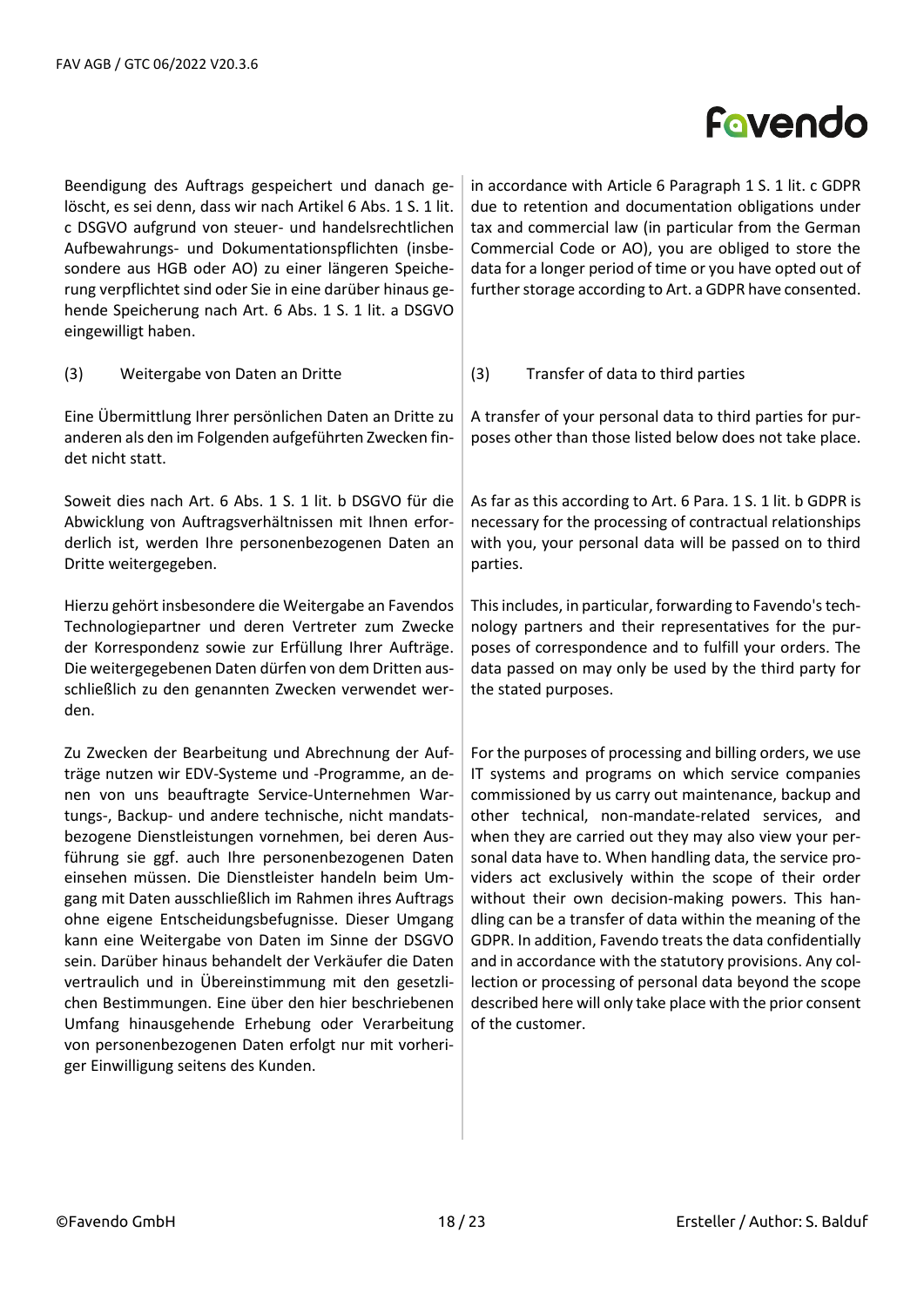#### (4) Betroffenenrechte

Sie haben das Recht,

- gemäß Art. 7 Abs. 3 DSGVO Ihre einmal erteilte Einwilligung jederzeit gegenüber uns zu widerrufen. Dies hat zur Folge, dass wir die Datenverarbeitung, die auf dieser Einwilligung beruhte, für die Zukunft nicht mehr fortführen dürfen;
- gemäß Art. 15 DSGVO Auskunft über Ihre von uns verarbeiteten personenbezogenen Daten zu verlangen. Insbesondere können Sie Auskunft über die Verarbeitungszwecke, die Kategorie der personenbezogenen Daten, die Kategorien von Empfängern, gegenüber denen Ihre Daten offengelegt wurden oder werden, die geplante Speicherdauer, das Bestehen eines Rechts auf Berichtigung, Löschung, Einschränkung der Verarbeitung oder Widerspruch, das Bestehen eines Beschwerderechts, die Herkunft Ihrer Daten, sofern diese nicht bei uns erhoben wurden, sowie über das Bestehen einer automatisierten Entscheidungsfindung einschließlich Profiling und ggf. aussagekräftigen Informationen zu deren Einzelheiten verlangen;
- gemäß Art. 16 DSGVO unverzüglich die Berichtigung unrichtiger oder Vervollständigung Ihrer bei uns gespeicherten personenbezogenen Daten zu verlangen;
- gemäß Art. 17 DSGVO die Löschung Ihrer bei uns gespeicherten personenbezogenen Daten zu verlangen, soweit nicht die Verarbeitung zur Ausübung des Rechts auf freie Meinungsäußerung und Information, zur Erfüllung einer rechtlichen Verpflichtung, aus Gründen des öffentlichen Interesses oder zur Geltendmachung, Ausübung oder Verteidigung von Rechtsansprüchen erforderlich ist;
- gemäß Art. 18 DSGVO die Einschränkung der Verarbeitung Ihrer personenbezogenen Daten zu verlangen, soweit die Richtigkeit der Daten von Ihnen bestritten wird, die Verarbeitung unrechtmäßig ist, Sie aber deren Löschung ablehnen und wir die Daten nicht mehr benötigen, Sie jedoch diese zur Geltendmachung, Ausübung

(4) Rights of data subjects

You have the right,

- to revoke your consent given to us at any time in accordance with Art. 7 Para. 3 GDPR. As a result, we are no longer allowed to continue the data processing based on this consent in the future;
- to request information about your personal data processed by us in accordance with Art. 15 GDPR. In particular, you can obtain information about the processing purposes, the category of personal data, the categories of recipients to whom your data has been or will be disclosed, the planned storage period, the right to correction, deletion, restriction of processing or objection , the existence of a right to lodge a complaint, the origin of your data, if we have not collected them, as well as the existence of automated decision-making including profiling and, if necessary, meaningful information on their details;
- in accordance with Art. 16 GDPR, to immediately request the correction of incorrect or incomplete personal data stored by us;
- to request the deletion of your personal data stored by us in accordance with Art. 17 GDPR, unless processing to exercise the right to freedom of expression and information, to fulfill a legal obligation, for reasons of public interest or to assert, exercise or Defense of legal claims is necessary;
- to request the restriction of the processing of your personal data in accordance with Art. 18 GDPR, insofar as the accuracy of the data is disputed by you, the processing is unlawful, but you refuse to delete it and we no longer need the data, but you do Need to assert, exercise or defend legal claims or you have objected to processing in accordance with Art. 21 GDPR;
- in accordance with Art. 20 GDPR, to receive your personal data that you have provided to us in a structured, common and machine-readable format or to request transmission to another person responsible and

# Fovendo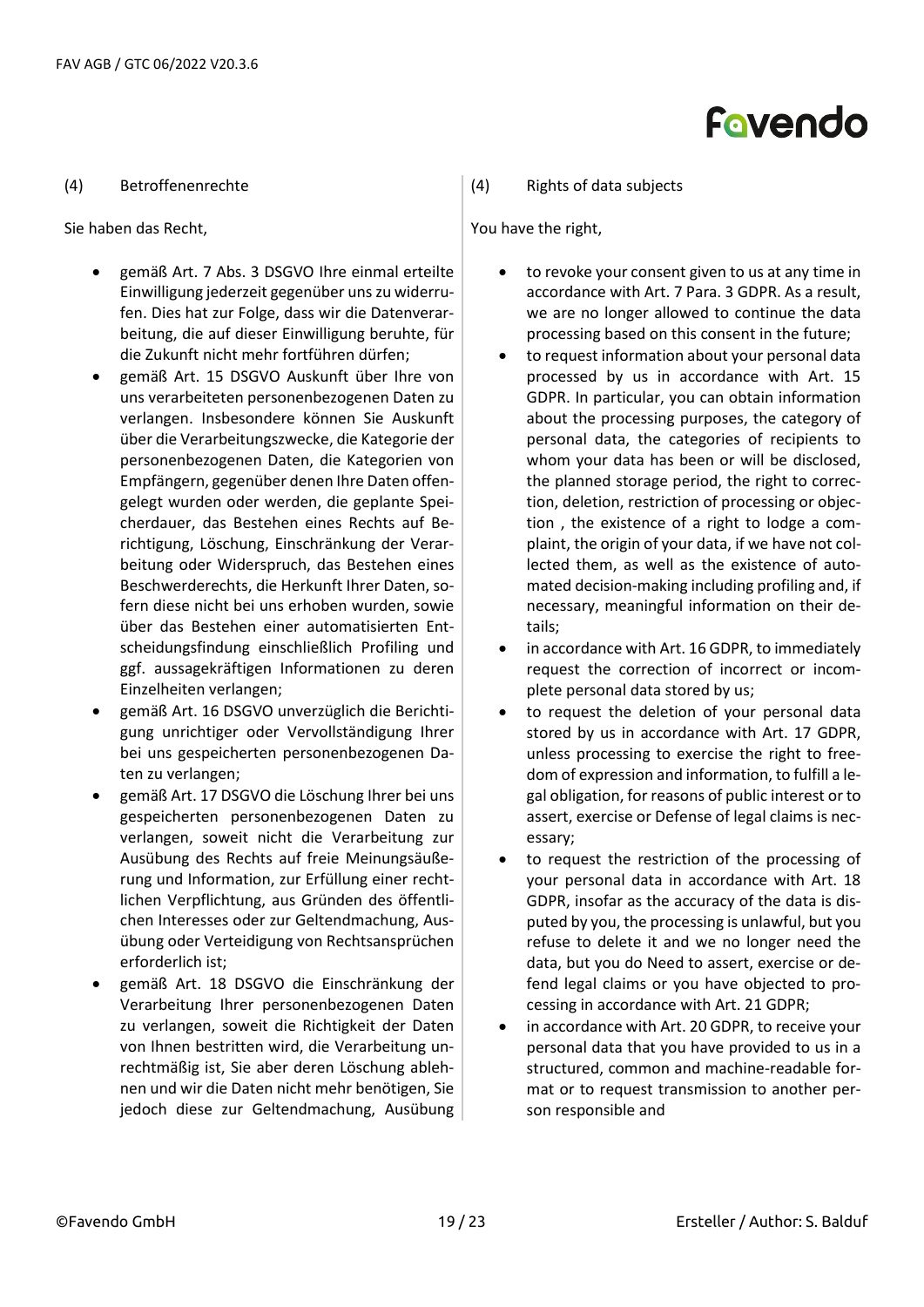oder Verteidigung von Rechtsansprüchen benötigen oder Sie gemäß Art. 21 DSGVO Widerspruch gegen die Verarbeitung eingelegt haben;

- gemäß Art. 20 DSGVO Ihre personenbezogenen Daten, die Sie uns bereitgestellt haben, in einem strukturierten, gängigen und maschinenlesbaren Format zu erhalten oder die Übermittlung an einen anderen Verantwortlichen zu verlangen und
- gemäß Art. 77 DSGVO sich bei einer Aufsichtsbehörde zu beschweren. In der Regel können Sie sich hierfür an die Aufsichtsbehörde Ihres üblichen Aufenthaltsortes oder Arbeitsplatzes oder unseres Kanzleisitzes wenden.
- (5) Widerspruchsrecht

Sofern Ihre personenbezogenen Daten auf Grundlage von berechtigten Interessen gemäß Art. 6 Abs. 1 S. 1 lit. f DSGVO verarbeitet werden, haben Sie das Recht, gemäß Art. 21 DSGVO Widerspruch gegen die Verarbeitung Ihrer personenbezogenen Daten einzulegen, soweit dafür Gründe vorliegen, die sich aus Ihrer besonderen Situation ergeben.

Möchten Sie von Ihrem Widerspruchsrecht Gebrauch machen, genügt eine E-Mail an [info@favendo.com.](mailto:info@favendo.com)

#### **§16 Urheberrechte**

(1) Alle Urheberrechte, die sich aus dem Zusammenhang oder in Verbindung mit den Services von Favendo ergeben, sowie Veränderungen oder Verbesserungen dieser Services werden allein Favendo übertragen. Dieser Vertrag gewährt dem Kunden keine Urheberoder Verwertungsrechte an der proprietären Software von Favendo. Favendo ist Inhaber aller Lizenzen und Urheberrechte auf den Webseiten und Materialien von Favendo. Diese Werke sind weltweit urheberrechtlich geschützt geschützt. Favendo übt all diese Rechte aus.

(2) Für die Vertragsdauer gewährt Favendo dem Kunden das kostenpflichtige, nicht ausschließliche (einfache), nicht übertragbare, nicht unterlizenzierbare to complain to a supervisory authority in accordance with Art. 77 GDPR. As a rule, you can contact the supervisory authority of your usual place of residence or work or our office.

### (5) Right to object

If your personal data is based on legitimate interests in accordance with Art. 6 Para. 1 S. 1 lit. f GDPR are processed, you have the right to object to the processing of your personal data in accordance with Art. 21 GDPR, provided that there are reasons for this that arise from your particular situation.

If you would like to make use of your right of objection, an email to [info@favendo.com](mailto:info@favendo.com) is sufficient.

### **§16 Copyrights**

(1) Any copyrights resulting from or in connection with the services of Favendo as well as changes or improvements in these services shall be assigned solely to Favendo. This contract shall not grant the customer any copyrights or rights of use to the proprietary software of Favendo. Favendo shall be the owner of all licenses and copyrights to the websites and the materials of Favendo. These works shall be protected by copyright all over the world. Favendo shall exercise all these rights.

(2) For the term of the contract, Favendo shall grant the customer the chargeable, non-exclusive (simple),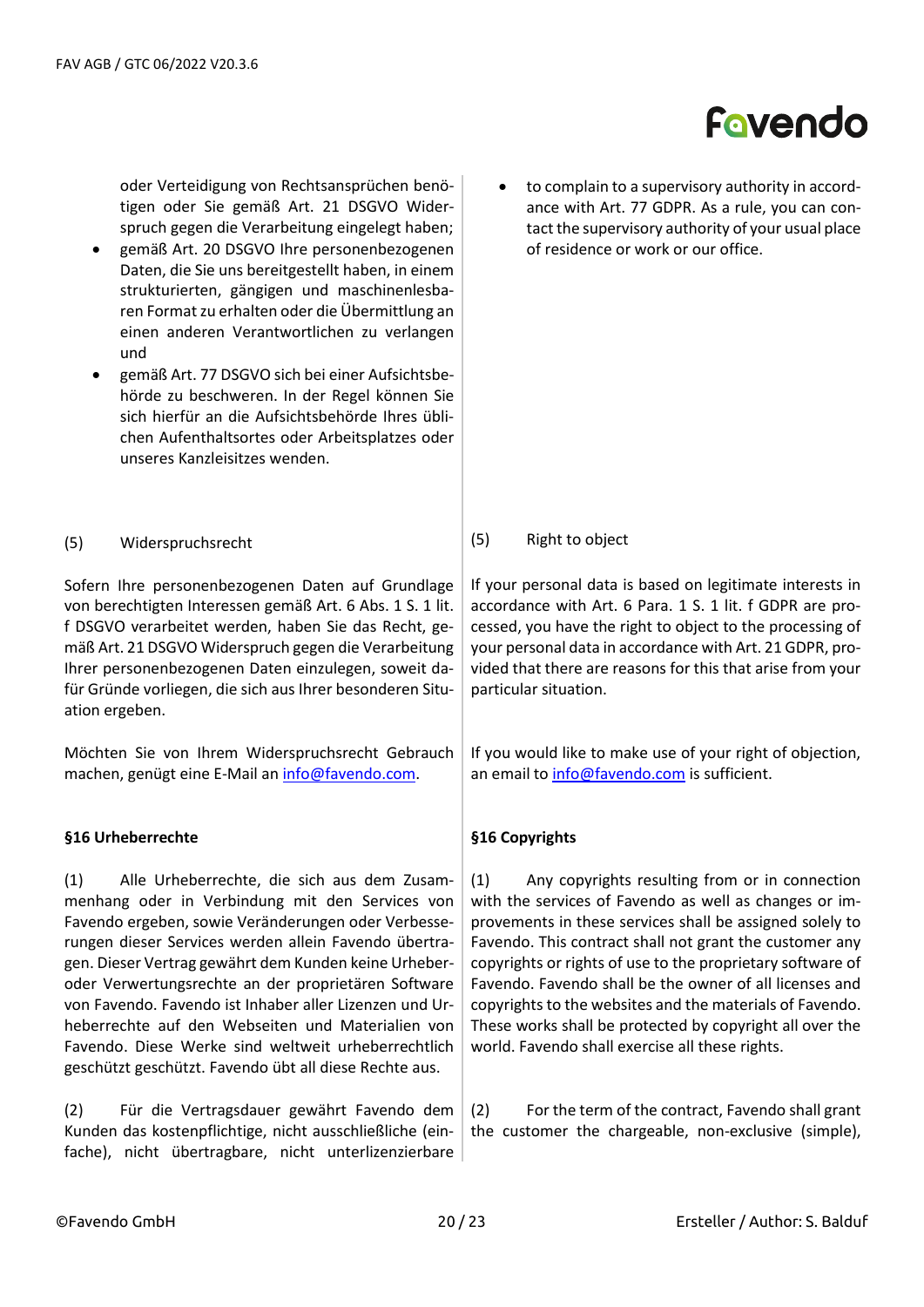Recht, den Service auf dem zentralen Server von Favendo oder, falls vertraglich vereinbart, auf einem vom Kunden zur Verfügung gestellten Server zu nutzen (Offline-Lösung). Eine Überlassung der Software von Favendo an den Kunden erfolgt nicht.

(3) Wenn Favendo während der Vertragslaufzeit neue Versionen, Updates oder Upgrades des Service bereitstellt, gilt für diese das vorgenannte Nutzungsrecht in gleicher Weise. Favendo ist jedoch nicht verpflichtet, neue Versionen, Upgrades oder Updates bereitzustellen, wenn dies für die Mängelbeseitigung nicht unbedingt erforderlich ist.

(4) Über die Zwecke dieser AGB hinaus ist der Kunde nicht berechtigt, den Dienst oder andere als seine eigenen Daten zu nutzen, zu vervielfältigen, herunterzuladen oder Dritten zugänglich zu machen.

(5) Für jeden einzelnen Fall, in dem der Kunde Dritten schuldhaft den Zugang zum Favendo-Service ermöglicht, muss der Kunde jeweils Schadensersatz in Höhe der Vergütung zahlen, die im Falle des Abschlusses eines Vertrages über eine ordentliche Vertragslaufzeit von einem (1) Jahr für den Dritten angefallen wäre. Der Nachweis, dass kein oder ein geringerer Schaden vorliegt, bleibt dem Kunden vorbehalten. Alle weitergehenden Rechte von Favendo bleiben durch die vorstehende Regelung unberührt.

### **§17 Freistellung**

Der Kunde befreit Favendo von jeglichen Kosten, Schäden, Verbindlichkeiten und Verlusten (einschließlich direkter und indirekter Verluste an Umsatz, Reputation oder andere Kosten, einschließlich angemessener Anwaltskosten), welche Favendo im Zusammenhang mit einer vertragswidrigen Nutzung der Dienste durch den Kunden entstehen. Dies gilt insbesondere dann, wenn Dritte Ansprüche gegen Favendo im Zusammenhang mit der vertragswidrigen Nutzung des Kunden geltend machen. Diese Freistellungsverpflichtung gilt nicht, wenn

non-transferable, non-sublicensable right to use the service on the central server of Favendo or, if contractually agreed, on a server provided by the customer (offline solution). Favendo shall not transfer the software to the customer.

(3) If Favendo provides new versions, updates or upgrades of the service during the term of the contract, the aforementioned right of use shall be identically applicable for these. Favendo shall however not be obligated to provide new versions, upgrades or updates if this is not absolutely necessary for defect rectification.

(4) Beyond the purposes of these GTC, the customer shall not be authorised to use, reproduce or download the service or data other than its own or to make it accessible for third parties.

(5) For every individual case, in which the customer culpably facilitates an access to the Favendo service to third parties, the customer must, in each case, pay compensation in the amount of the remuneration that would have accrued for the third party in case of conclusion of a contract during an ordinary term of one (1) year. The customer shall reserve the right to prove that there is no damage or there is lower damage. All other rights of Favendo shall remain unaffected by the aforementioned regulation.

### **§17 Exemption**

The customer shall exempt Favendo from any costs, damage, liabilities and losses (including direct and indirect losses of turnover, reputation or other costs, including reasonable legal costs), which Favendo incurs in connection with a non-contractual use of the service by the customer. This shall be particularly applicable if third parties assert claims against Favendo in connection with the non-contractual use by the customer. This exemption obligation shall not be applicable if the customer is not responsible for the contract violation.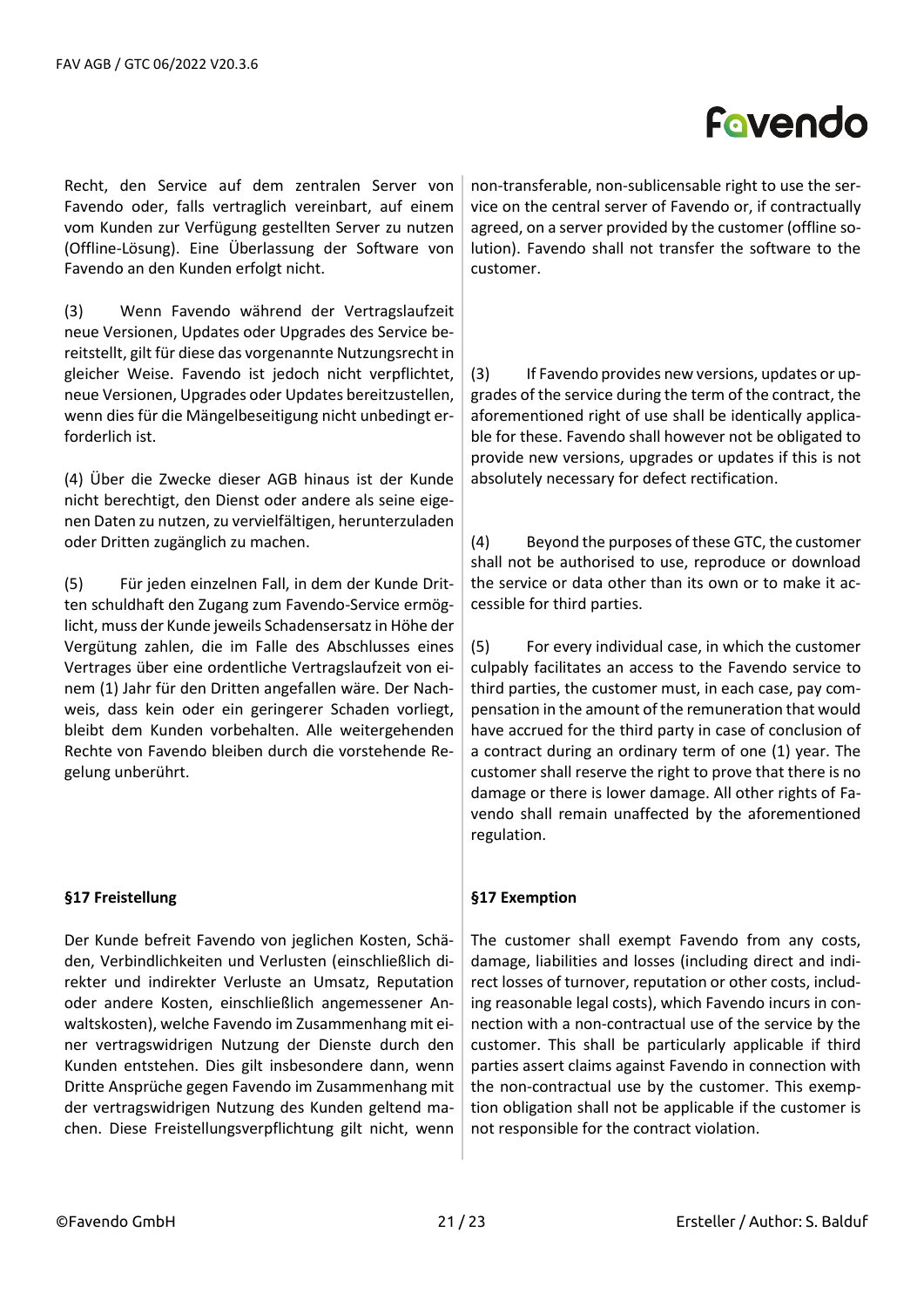der Kunde nicht für die Vertragsverletzung verantwortlich ist.

#### **§18 Keine Verzichtserklärung**

Wenn Favendo zu irgendeinem Zeitpunkt während der Gültigkeit dieses Vertrags nicht auf der strikten Einhaltung der Verpflichtungen des Kunden aus diesen AGB besteht oder wenn Favendo keine Rechte gegenüber dem Kunden ausübt, bedeutet dies keinen Verzicht seitens Favendo auf diese Rechte oder auf die Einhaltung der Pflichten des Kunden. Jeglicher Verzicht auf die Geltendmachung eines Rechts seitens Favendo ist ausdrücklich kein Verzicht auf die Geltendmachung des Rechtes in künftigen Fällen. Ein Verzicht ist nur gültig, wenn er ausdrücklich und in Textform erfolgt.

### **§19 Sonstiges**

(1) Diese AGB enthalten sämtliche Vereinbarungen zwischen den Vertragsparteien; Nebenabreden bestehen nicht.

(2) Ergänzungen oder besondere Ausgestaltungen der beschriebenen Leistungen werden auf Anfrage separat angeboten und in einem separaten schriftlichen Vertrag (z. B. Support SLA) vereinbart. Dies gilt auch für einen Verzicht auf diese Textformerfordernis.

(3) Sollte eine der Bestimmungen dieser AGB ganz oder teilweise unwirksam sein, so wird dadurch die Wirksamkeit der übrigen Vertragsbestimmungen nicht berührt.

(4) Die Rechtsbeziehung zwischen den Parteien dieser AGBs unterliegt dem Recht der Bundesrepublik Deutschland. Die Geltung des einheitlichen internationalen Kaufrechts (CISG-Abkommen) wird ausgeschlossen.

(5) Für Streitigkeiten aus diesem Vertrag oder im Zusammenhang mit diesem Vertrag mit der Nutzung der Favendo-Dienste ist ausschließlicher Gerichtsstand Bamberg, sofern der Kunde Kaufmann ist oder keinen festen

#### **§18 No waiver**

If Favendo, at any time during the validity of this contract, does not insist on the strict adherence to the customer's obligations under these GTC or if Favendo does not exercise rights vis-à-vis the customer, this shall not imply waiver of these rights or of the adherence to the customer's obligations on the part of Favendo. Any waiver of the assertion of a right on the part of Favendo shall explicitly not be a waiver of the assertion of the right in future cases. A waiver shall be valid only if it takes place explicitly and in writing.

### **§19 Miscellaneous**

(1) These GTC contain all agreements between the contracting parties; there are no collateral agreements in effect.

(2) Supplements or special designs of the services described are offered separately on request and agreed in a separate written contract (e.g. Support SLA). This shall also be applicable for a waiver of this written form requirement.

(3) If individual regulations of this GTC are or become ineffective in whole or in part, this shall not affect the validity of the remaining contractual provisions.

(4) The legal relationship between the parties to this GTC shall be subject to the law of Federal Republic of Germany. The application of the uniform international sales law (CISG convention) is ruled out.

(5) For disputes arising from this contract or in connection with this contract or with the use of the Favendo services, the exclusive place of jurisdiction shall be Bamberg if the customer is a merchant or does not have a